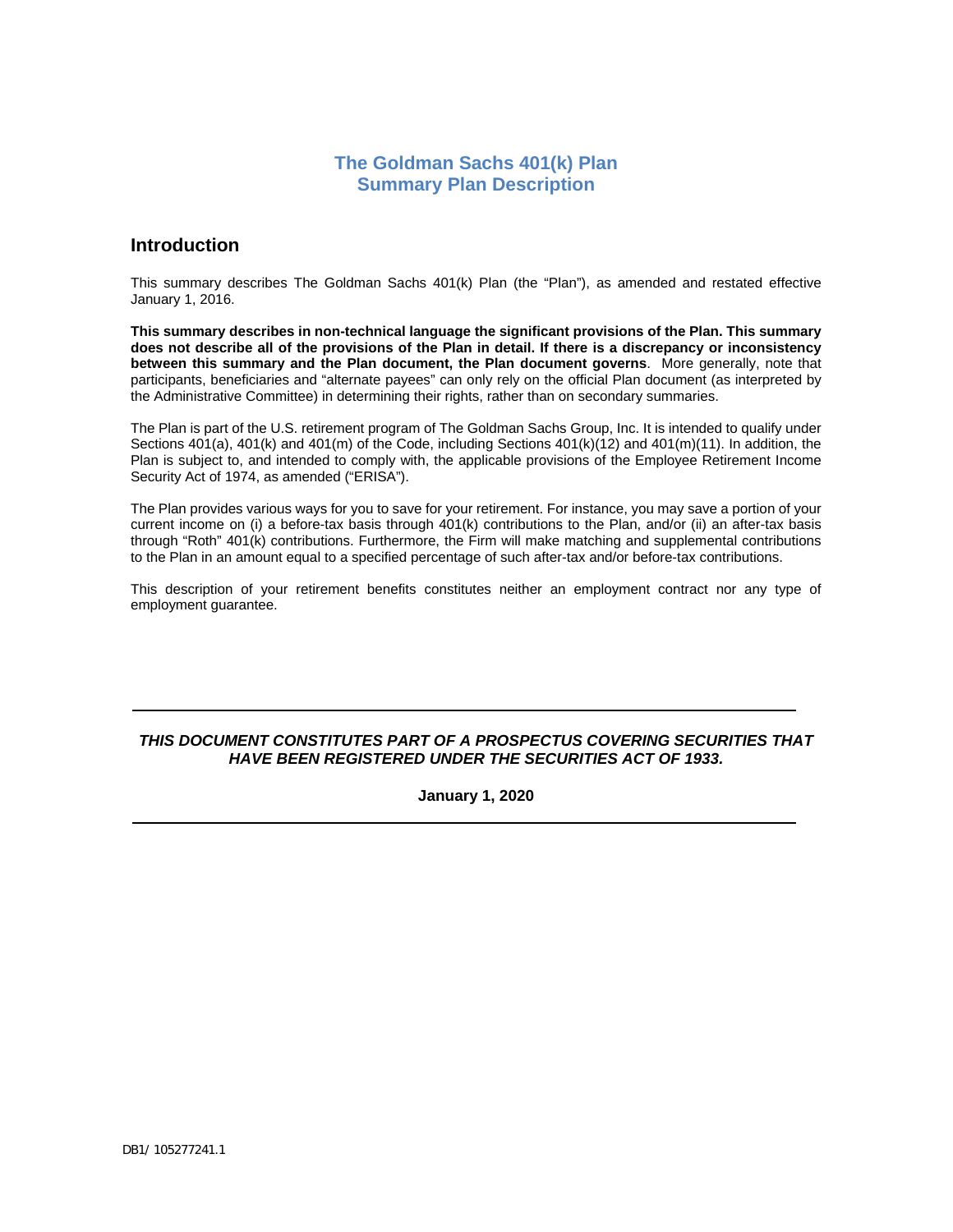# **Table of Contents**

# Page

| Statement of Your Rights Under the Employee Retirement Income Security Act of 1974, as |  |
|----------------------------------------------------------------------------------------|--|
|                                                                                        |  |
|                                                                                        |  |
|                                                                                        |  |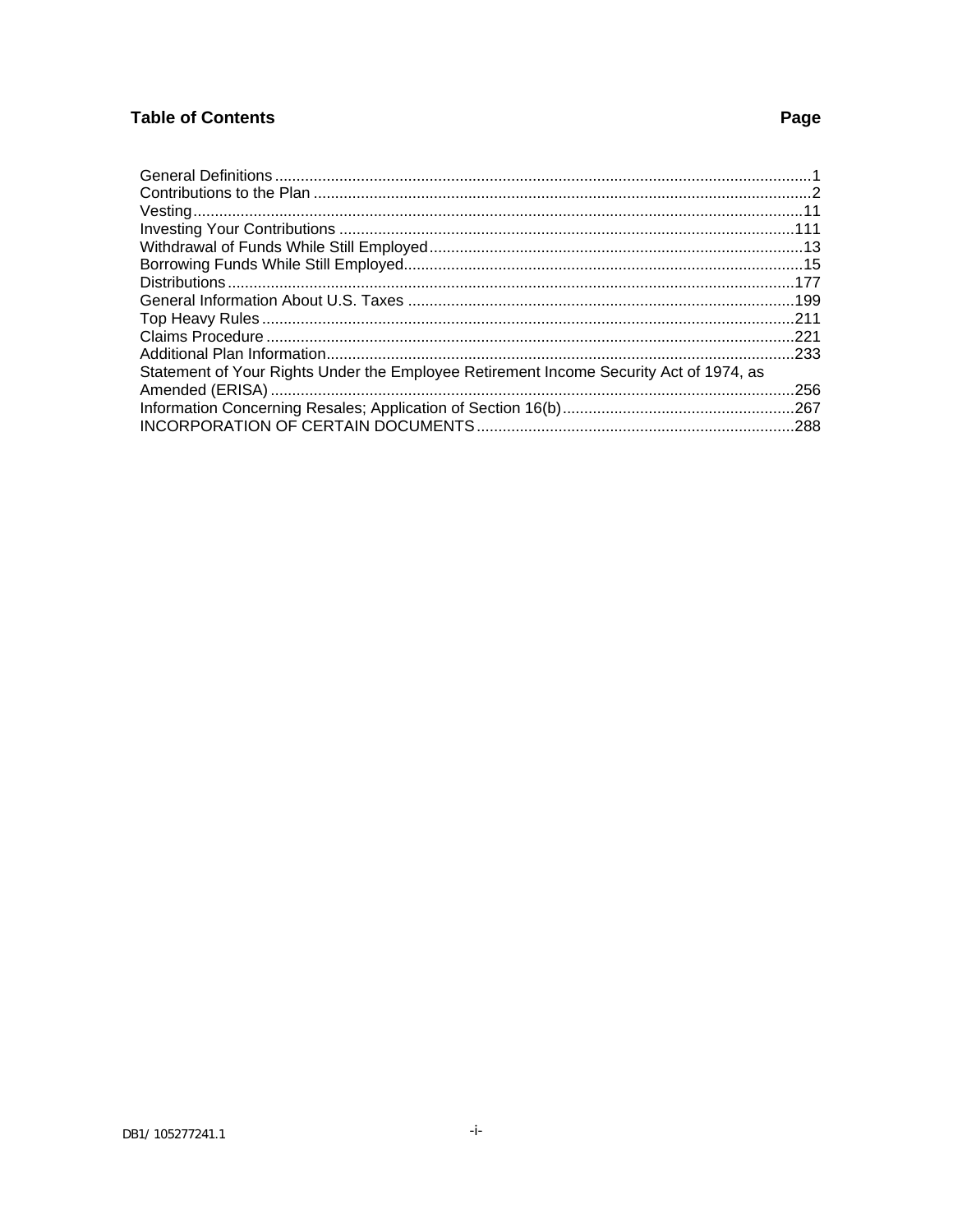# <span id="page-2-0"></span>**General Definitions**

To understand how the Plan works, it is important to understand the meaning of certain terms that are used throughout this summary.

## **Firm**

The term "Firm" means your employer, which is The Goldman Sachs Group, Inc., Goldman, Sachs & Co., or any affiliate that is permitted to make contributions to the Plan.

## **Hour of Service**

The term "Hour of Service" means, in general:

- each hour for which you are paid by the Firm or any affiliate for the performance of service (if you are not paid on an hourly basis, you are credited with 10 Hours of Service for each day you work);
- each hour for which you are paid on account of an absence due to a vacation or personal days, Firm holidays, disability and sick leave;
- each hour while you are on a paid or unpaid leave of absence granted by the Firm; and
- each additional hour for which you are awarded back pay.

Note: Hours of Services will be capped at 501 hours for any continuous period in which you performed no services for the Firm or any affiliate. An approved leave of absence is not considered termination of service for purposes of the Plan.

A qualifying absence for military or government service is counted as time worked only if and when you return to the Firm. HCM Help can tell you what constitutes a qualifying military or government service absence. Any contributions made in respect of a paid military/government absence are based on your annual compensation in effect during the absence.

Except with respect to MPP Plan Contributions, Hours of Service for periods of time with an employer before such employer came under Plan Sponsor control may also be taken into account (as determined under Federal regulations) for certain purposes. As of July 16, 2019, these employers include: Hull and Associates, L.L.C. and affiliates; Spear, Leeds & Kellogg, L.P. and affiliates; Benjamin Jacobson & Sons, LLC; Walter Frank & Co., LLC; Epoch Partners, Inc.; The Ayco Company, L.P. and affiliates; Archon Group, L.P. and certain affiliates; Patterson Capital Markets; Arrow Capital Risk Services Limited; Cogentrix Energy Power Marketing, Inc.; Fairway Resources Operating, LLC; Wall Street On Demand, Inc.; Opal Resources LLC; Goldman Sachs Asset Management Korea Co., Ltd.; Arrow Capital Risk Services Limited; Money Partners Holdings Limited; Deutsche Bank's Stable Value Business; Dwight Asset Management LLC; Westpeak Global Advisors; Pacific Global Advisors; Imprint Capital; Rocaton Investment Advisors, LLC; United Capital Financial Partners, Inc.; PFE Advisors, Inc. If you worked for any of these employers, you may contact the Plan Administrator to determine whether your service with those employers will be taken into account under the Plan and for what purposes. See "Other Employers" below for how to obtain a complete list of employers participating in the Plan.

Note that special rules may apply in determining the service of employees of the Archon Group, L.P. with respect to periods prior to the merger of the Archon Group, L.P. 401(k) Plan into the Plan.

## **Leave of Absence**

This term "Leave of Absence" means any period during which a Participant is on an authorized leave of absence from the Firm for a period not to exceed two years, including an absence for the birth, adoption or placement of a child, to care for a Spouse or an immediate family member with a serious illness, or for the Participant's own illness as each are permitted under the Family and Medical Leave Act of 1993 and its regulations. Please refer to the Benefits website or HCM Help for Paid Leaves and Unpaid Leaves policies.

## **MPP Plan**

The term "MPP Plan" means the Goldman Sachs Money Purchase Pension Plan.

DB1/ 105277241.1 2000 12000 12000 12000 12000 12000 12000 12000 12000 12000 12000 12000 12000 12000 12000 1200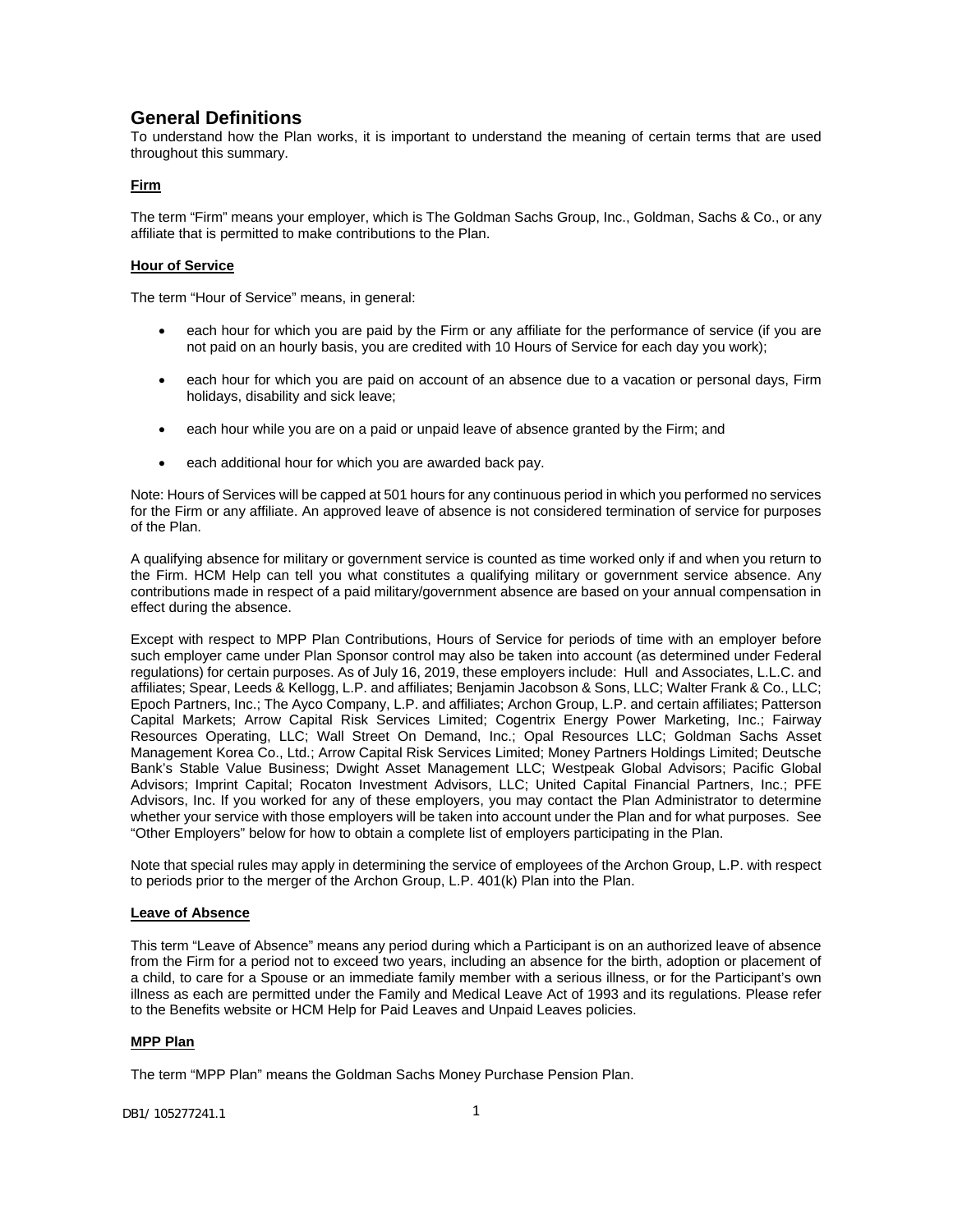## **Participant**

The term "Participant" means an employee, former employee or former partner who has completed one Hour of Service with the Firm.

#### **Plan Administrator**

The term Plan Administrator means the appropriate committee described on page 23 ("How the Pension Plan is Administered").

#### **Plan Sponsor**

The term "Plan Sponsor" means The Goldman Sachs Group, Inc.

## **Plan Year**

The term "Plan Year" means the 12-month period commencing on January 1 and ending on the following December 31.

#### **Profit Sharing Participant**

The term "Profit Sharing Participant" means a Participant who has attained age 21 and completed one Year of Service with the Firm. You will cease to be a Profit Sharing Participant upon your termination of service with the Firm, transfer of your employment to an affiliate or subsidiary which is not participating in the Plan, or change in your status to non-U.S. Benefits Eligible.

## **Spouse**

The term Spouse means the person to whom you are legally married.

## **Stock**

The term "Stock" means the common stock of The Goldman Sachs Group, Inc.

## **U.S. Benefits Eligible**

The term "U.S. Benefits Eligible" is defined in the Plan and generally includes employees who work in the United States. In general, employees who are not U.S. citizens and who are eligible (or would be eligible upon meeting any applicable age and service requirement) to participate in a retirement plan of the Plan Sponsor outside of the U.S., or employees who are U.S. citizens working outside of the U.S. who participate (or will participate upon satisfying any applicable waiting period) in a retirement plan of the Plan Sponsor outside of the U.S., are not U.S. Benefits Eligible.

## **Years of Service**

The term "Years of Service" is a concept used to determine both eligibility and vesting under the Plan, and means any 12-month period in which you completed at least 1,000 Hours of Service, whether you are participating in the Plan or not. This 12-month period is counted from the date you started working with the Firm or any affiliate or a subsequent anniversary date.

## <span id="page-3-0"></span>**Contributions to the Plan**

There are three different types of contributions that can be made to your Plan account: (i) 401(k) Contributions ("401(k) Contributions" include participant-elected "Before-Tax 401(k) Contributions" or "Roth 401(k) Contributions", and "Catch-up Contributions"), (ii) Rollover Contributions ("Rollover Contributions" are contributions that a U.S. Benefits Eligible participant rolls over to the Plan), and (iii) Firm Contributions ("Firm Contributions" include "Safe Harbor Matching Contributions," "Supplemental Contributions," and "Additional Retirement Contributions"). The Firm may also make certain other discretionary contributions to the Plan subject to applicable law. Further, in years prior to 2008, certain contributions known as Basic Contributions and/or Additional Profit Sharing Contributions (collectively known as "Profit Sharing Contributions") may have also been made to your Plan account.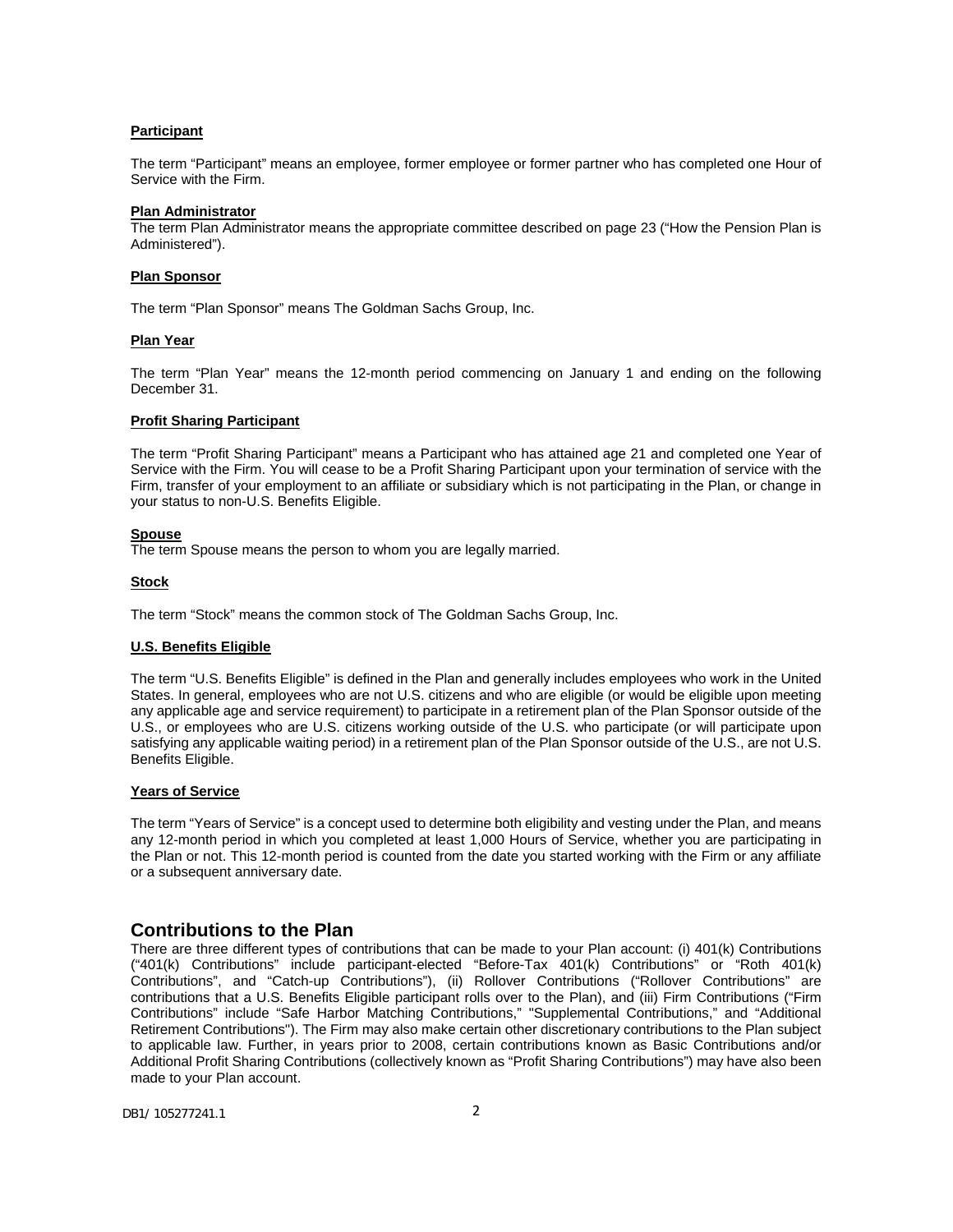## **401(k) Contributions**

## **Overview**

If eligible, you may choose to make 401(k) Contributions on a before-tax basis or after-tax Roth basis. You may change between Before-Tax 401(k) and Roth 401(k) Contributions throughout the Plan Year but you cannot make both types of contributions at the same time. Each and every election you make is irrevocable once made.

- Before-Tax 401(k) Contributions: Your Before-Tax 401(k) Contributions are made on a before-tax basis for U.S. Federal income tax purposes (a current tax savings), and the contributions and any earnings on the investment of the contributions are tax-deferred for U.S. Federal income tax purposes until a taxable distribution is made. The annual limit on the amount of deferrals you can make (including Roth 401(k) Contributions, discussed below) in 2019 is \$19,000 (this limit may be adjusted by the IRS from time to time for cost-of-living increases).
- Roth 401(k) Contributions: Your Roth 401(k) Contributions are made on an after-tax basis. As a result, Roth 401(k) Contributions do not reduce your taxable income in the year contributions are made. However, Roth 401(k) Contributions are not taxed when you withdraw them from the Plan. Further, any earnings on Roth 401(k) Contributions accumulate on a tax-deferred basis and may be distributed taxfree when you withdraw them from the Plan provided that (i) they are distributed after your Roth 401(k) account has been maintained for at least five years and (ii) the distribution does not begin before the earliest of the following dates: (a) the date that you attain age 59  $\frac{1}{2}$ , (b) the date of your death or (c) the date that you become disabled.
- Catch-up Contributions: Your Catch-up Contributions are treated as additional 401(k) Contributions and generally subject to the same rules set forth above for Before-Tax 401(k) Contributions and Roth 401(k) Contributions, except as generally described in this section. If you will be at least 50 years old by the end of the calendar year, you will be eligible to make a Catch-up Contribution. If you are eligible to make Catch-up Contributions for 2019, you will be able to defer up to an additional \$6,000 of your 401(k) Compensation and thus may be able to defer up to \$25,000 to the Plan on a before-tax or after-tax basis – i.e., \$19,000 in basic 401(k) Contributions and an additional \$6,000 in Catch-up Contributions. The limit on Catch-up Contributions may be adjusted by the IRS from time to time for cost-of-living increases. Note that, as with any other 401(k) Contribution, you are not required to make Catch-up Contributions.

See the section of this Summary Plan Description entitled "General Information About U.S. Taxes" for more information.

## **Eligibility**

If you are U.S. Benefits Eligible, you may begin making 401(k) Contributions as of the first day of the month following the date you first complete an Hour of Service if you are:

- treated as an employee on the Firm's payroll and personnel records, and
- not classified as a contingent worker by the Firm including without limitation an independent contractor, a third-party payroll worker, an employee of a consulting firm or temporary agency.

Notwithstanding the foregoing, there may be certain limitations on participation in the Plan if you work or reside in a jurisdiction outside of the United States. Without limiting the foregoing, you are not eligible to make Roth 401(k) Contributions if you are employed in the United Kingdom.

## **Contributing to the Plan**

Generally, you may contribute to the Plan via Salary 401(k) Contributions, Bonus 401(k) Contributions or both, as described below.

• Salary 401(k) Contributions: 401(k) Contributions are made through salary reductions via your election to contribute a percentage of your 401(k) Compensation (defined below) that would otherwise be payable to you for such Plan Year. If eligible, you may contribute up to 50%, in 1% increments, of your

DB1/ 105277241.1 3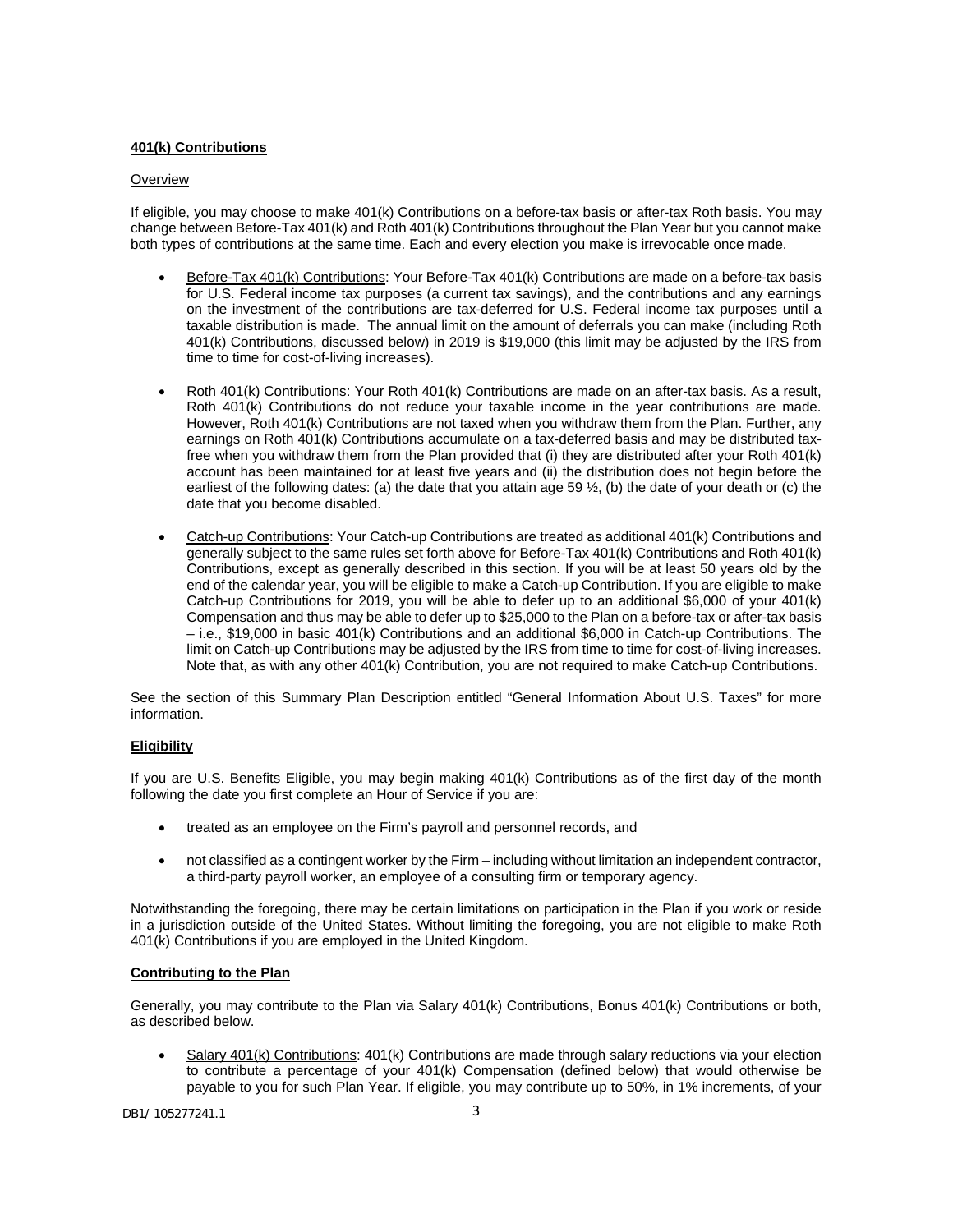salary (which includes your base salary, incentive salary payments made to professional non-exempt employees, supplemental salary and/or commissions). You may make your election on the Benefits website through the Change Contribution Election process. Alternatively, you can also make your election request through HCM Help. In either case, such election is considered a "salary reduction agreement" permitting the Firm to make the specified contributions on your behalf by withholding such amounts from your paycheck and contributing them to an individual account established on your behalf under the Plan. Once made, these elections are irrevocable.

You may change your Salary 401(k) Contribution election at any time and as often as you would like during the Plan Year. Salary 401(k) Contribution elections must be submitted by the last calendar day of the month to be effective the first pay period of the following month. Salary 401(k) Contributions will be automatically adjusted for any salary changes (i.e., if you have elected a 3% contribution and your base salary increases, your contribution will be increased to 3% of your new salary).

In addition to your standard Salary 401(k) Contribution election, you may also elect to have your Salary 401(k) Contributions automatically increased on an annual basis up to a target contribution rate that you elect. You may change the automatic escalation rate and target rate at any time. Please note that if your automatic escalation results in a 401(k) Contribution amount that would exceed the IRS limit, the Plan will automatically reduce the amount to not exceed the limit.

If you have a Salary 401(k) Contribution election in effect at the end of December of any year, that election will automatically continue into the next calendar year beginning with the first pay period in January, unless you elect otherwise before that January.

Any event that affects the amount of your salary, such as an unpaid Leave of Absence or a flexible work arrangement, will affect the amount of your 401(k) Contribution.

Note that with respect to your Salary 401(k) Contributions, your payroll deductions will be limited to the lesser of:

- \$19,000 (for 2019), less any prior 401(k) Contributions during the year (including amounts contributed from your bonus), divided by the number of eligible pay periods remaining in the year; and
- the contribution rate you elect, up to a maximum rate of 50%.

#### *Automatic Enrollment*

The 401(k) Plan has an automatic enrollment feature. If you do not actively enroll in the Plan within the calendar year in which you are hired, in general, you will automatically be enrolled to participate at the beginning of the subsequent calendar year. If you do not enroll on your own accord and you do not wish to be automatically enrolled, you must elect to decline the automatic enrollment either on the Benefits website or by contacting HCM Help. If you do not actively decline the enrollment election prior to the communicated effective date set by the Administrative Committee, you will be deemed to have irrevocably elected to enroll in the Plan.

More information about the automatic enrollment feature is available on the Benefits website. Notice will be provided to you by the Plan Administrator prior to automatically enrolling you into the Plan.

#### *Special Note for Employees Paid in Non-U.S. Dollar Currency*

To ensure that IRS limits are not exceeded, any 401(k) Compensation paid to an employee of the Firm in a non-U.S. dollar currency is recorded on the Plan's records as a U.S. dollar amount. Accordingly, if you make a Salary 401(k) Contribution election, the percentage you elect will be applied to such U.S. dollar 401(k) Compensation based on the applicable year-end exchange rates used by the Firm. To illustrate, based on an exchange rate of 1.25 British pounds to U.S. dollar, an annual 401(k) Compensation amount of 100,000 British pounds will be converted into a U.S. dollar value of (by way of example only) \$125,000 U.S. dollars, If you make a 5% Salary 401(k) Contribution election, this percentage would then be applied to your payroll amount of U.S. \$10,416.67 (assuming a monthly payroll, \$125,000 /12) which would result in a Salary 401(k) Contribution per payroll period of U.S.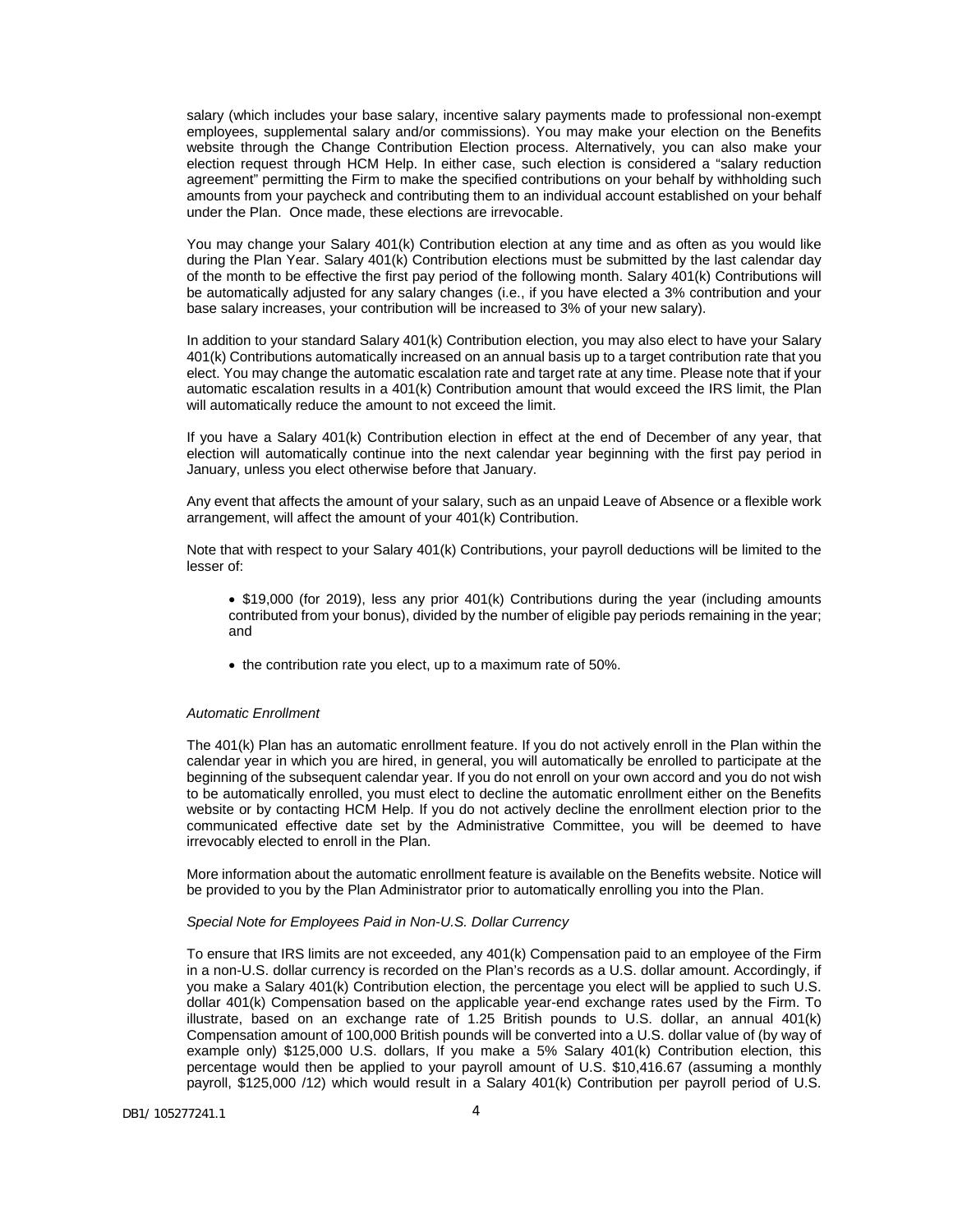#### \$520.83.

The Plan will then convert this U.S. \$520.83 into a local currency amount using the currency spot rate at the close of business on the last business day of the month preceding the contribution date. This amount would then be deducted from your non-U.S. currency paycheck – and then converted back into a U.S. dollar amount using the same currency spot rate and contributed to your 401(k) Plan account. The converted U.S. dollar amounts are used to ensure annual IRS contribution limits are not exceeded. This currency conversion calculation occurs every month resulting in variation in your monthly deduction amount.

#### *Special Note for Severed Employees*

In the event that you (i) terminate employment with the Firm, (ii) your employment is transferred to an affiliate or subsidiary of the Firm which is not participating in the Plan, or (iii) your status is changed to non-U.S. Benefits Eligible, you would not be able to make any 401(k) Contributions from any severance pay, or other amounts paid in or after the payroll period during which such event occurred.

• Bonus 401(k) Contributions: You can also elect to make a 401(k) Contribution from any discretionary annual cash bonus that you may receive for the Plan Year (as well as certain bonuses paid in August to certain Investment Banking Division and Merchant Banking Division analysts and associates). You can use this option either to supplement the amount of your 401(k) Contributions made through Salary 401(k) Contributions or to make your entire 401(k) Contribution for the Plan Year. However, please note for your planning purposes that the discretionary annual cash bonus is not guaranteed. Accordingly, if you are not eligible for a bonus or the cash bonus awarded is insufficient to fund the full amount of the 401(k) Contribution you elected from any such discretionary annual cash bonus, your 401(k) Contribution may be less than you originally expected. Note: Bonus 401(k) Contributions are generally allocated to the Plan Year in which they are paid, not earned.

Salary 401(k) Contribution elections do not apply to any bonus payments. Therefore, if you wish to make a 401(k) Contribution from any discretionary annual cash bonus you may receive, you must make a separate election via the Benefits website or by calling HCM Help.

#### 401(k) Compensation

Any Salary 401(k) Contributions and/or Bonus 401(k) Contributions that you decide to make will be based on your "401(k) Compensation." 401(k) Compensation is your base salary (including incentive salary payments made to professional non-exempt employees and discretionary annual cash bonuses paid to certain program analysts or program associates in the Investment Banking Division or Merchant Banking Division of the Firm), supplemental salary, draw against commissions, discretionary annual cash bonus, and differential wage payments for employees on military leave of absence (in each case, prior to reductions for the Flexible Spending Account, 401(k) Contributions, medical premiums and before-tax transit program). Note that any discretionary annual cash bonus will be included in 401(k) Compensation for the Plan Year in which it is paid.

If you are paid on an hourly basis, 401(k) Compensation is your regular pay, overtime pay and shift pay (as well as the annual discretionary cash bonus described above, if applicable).

Except as provided above, this definition does not include severance pay, overtime pay, PGRID bonuses, special compensation and reimbursement for expenses. With the exception of any annual bonuses, amounts paid during and after the payroll period during which your employment is terminated, your employment is transferred to an affiliate or subsidiary of the Firm which is not participating in the Plan, or your status is changed to non-U.S. Benefits Eligible, will also be excluded.

#### Annual Limitations on 401(k) Contributions

Whether you make Salary 401(k) Contributions and/or Bonus 401(k) Contributions, your total contribution from all sources may not exceed the maximum dollar amount determined by law (\$19,000 for 2019), plus the amount of any Catch-up Contributions (\$6,000 for 2019) that you may be eligible to make. Catch-up contributions are discussed above.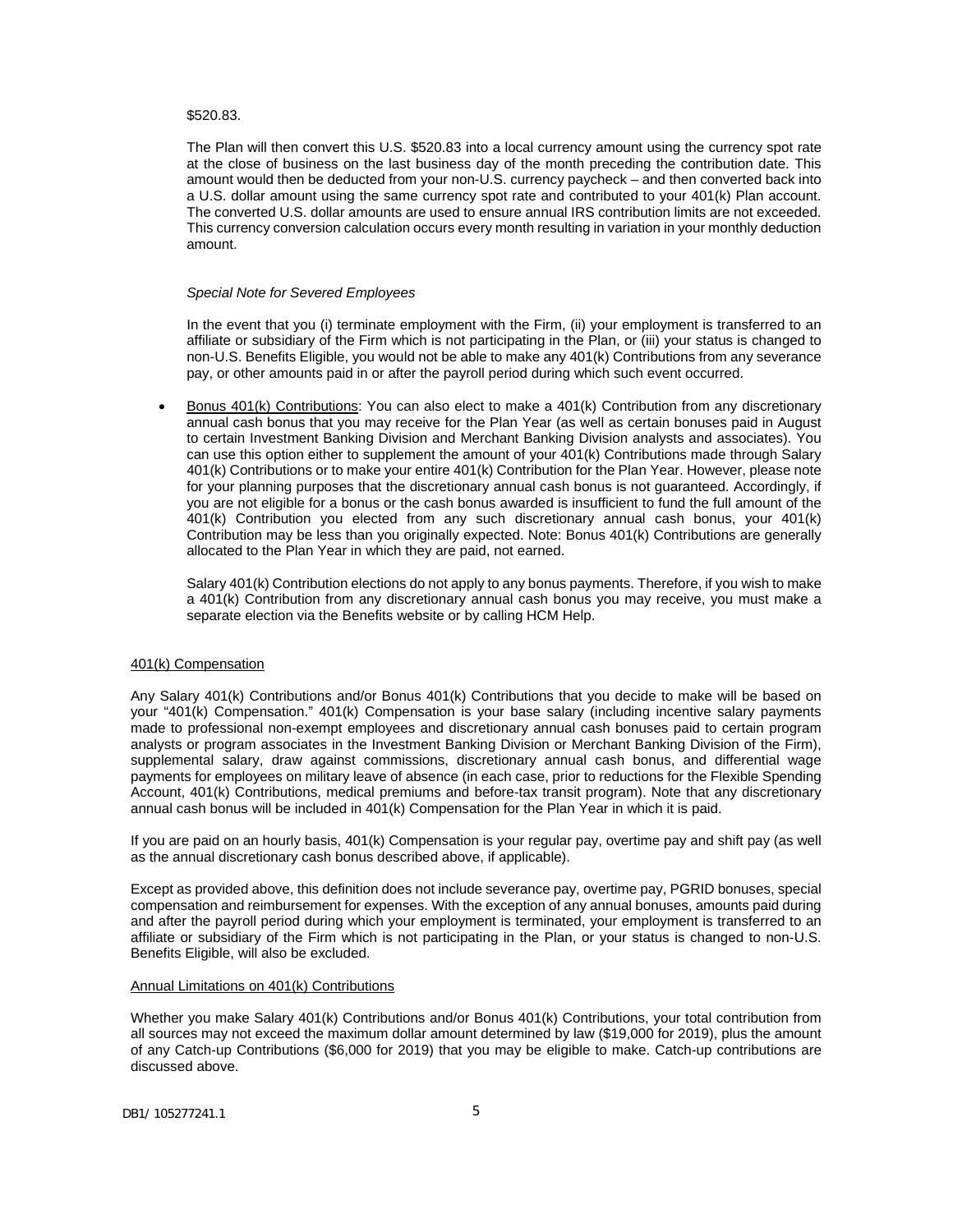The law also limits the total amount of 401(k) Compensation that can be taken into account to determine your 401(k) Contributions under the Plan. For the Plan Year beginning in January 2019, this limit is \$280,000, and is generally adjusted periodically thereafter for cost-of-living increases as required under applicable law.

## *Special Note for New Hires*

The maximum annual 401(k) Contribution limit (\$19,000 in 2019) applies to aggregate 401(k) Contributions made to any employer-sponsored plan. If you have previously contributed to another employer's 401(k) plan in a year, subtract the total amount of that contribution from the annual limit to determine how much you can contribute to the Plan as a 401(k) Contribution. The difference is the maximum amount that you are eligible to contribute to the Plan. Both your previous employer and the Firm will report on your Forms W-2 the amount of 401(k) Contributions you have made to the respective plans. You are responsible for making sure that you do not exceed the annual 401(k) Contribution limit in your year of hire.

## **Rollover Contributions**

Eligible cash distributions from qualified retirement plans (for example, 401(k) and pension plans), Section 403(a) or 403(b) custodial accounts or tax-sheltered annuities, governmental Section 457 plans, and Individual Retirement Accounts (IRAs) (including IRAs established by employers on behalf of employees, known as SEP IRAs and SIMPLE IRAs, that meet the applicable rules for rollover under the Code, and excluding Roth IRAs) (each an "Eligible Retirement Plan") may be rolled over into the Plan. The Plan will accept rollovers of distributions attributable to before-tax contributions and/or voluntary after-tax employee contributions. Rollovers of distributions attributable to Roth 401(k) Contributions will also be allowed into the Plan, but these distributions can only be rolled over to your Roth 401(k) Contributions account under the Plan and are subject to the next paragraph.

Rollovers of distributions attributable to voluntary after-tax contributions, Roth 401(k) Contributions and contributions to a 403(b) plan (excluding after-tax employee contributions) and a 457(b) plan are also permitted into the Plan ("Distributions Requiring Direct Rollovers"), but must be accomplished by a direct trustee-to-trustee transfer (a "direct rollover"). Stated differently, you are not permitted to have any such distribution paid to you first and then roll it over to the Plan afterwards.

If you wish to make a Rollover Contribution, you may do so at any time after your date of hire.

If you elect a direct transfer of your distribution from another employer's plan into the Plan, no U.S. Federal withholding taxes will apply to the distribution. If you do not elect a direct transfer, 20% U.S. Federal withholding taxes will apply, but you may still roll over (except as generally described above) the distribution from your previous employer's plan into the Plan within 60 days after receiving a distribution check payable to you. You may also roll over an amount representing the 20% that was withheld, but in order to do so, you will need to find other money within the 60-day period to replace the 20% of your distribution that was withheld. If you roll over such monies within 60 days, you will retain the tax-deferred status of the remaining 20% until you take a distribution from the Plan. Prior to requesting a distribution from your former employer, you should inquire about the tax treatment of your distribution.

## **Firm Contributions**

## **Overview**

The Firm will make the following Firm Contributions (Safe Harbor Matching Contributions, Supplemental Contributions and Additional Retirement Contributions) to the Plan accounts of eligible employees.

Note: In no event will you receive a Firm Contribution more than once in any Plan Year. Further, being eligible to receive a Firm Contribution in one Plan Year does not guarantee that you will receive a Firm Contribution in any other Plan Year.

• Safe Harbor Matching Contributions ("Matching Contributions"):

The Firm will make a Matching Contribution to the Plan account of each eligible Profit Sharing Participant. This contribution is intended to comply with the safe harbor requirements under Sections 401(k)(12) and 401(m)(11) of the Code.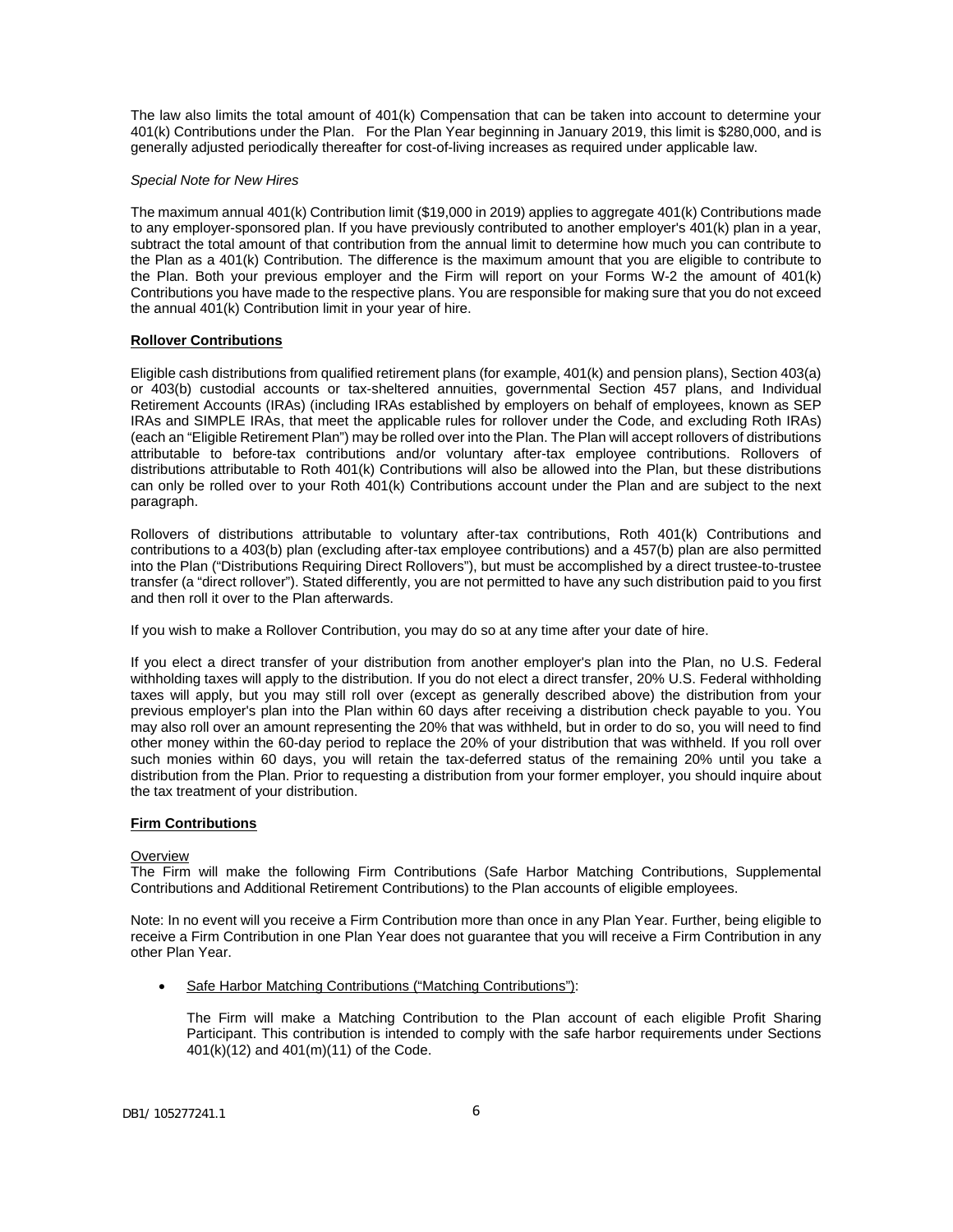## *Contribution Formula*

The Firm will make a Matching Contribution in an amount equal to 100% of your aggregate 401(k) Contributions for such Plan Year, up to 4% of your Safe Harbor Compensation (defined below). You must contribute to the Plan while eligible in order to receive a Matching Contribution. For 2019, the maximum Matching Contribution available under the Plan is \$11,200 based on 4% of Safe Harbor Compensation (capped in 2019 by law at \$280,000).

#### *Eligibility*

You are eligible for Matching Contributions if, at the time the applicable Before-Tax 401(k) Contribution or Roth 401(k) Contribution is deducted from your paycheck, you meet each of the following eligibility requirements:

- o You are a Profit Sharing Participant,
- o You are at least 21 years of age,
- o You have satisfied the one Year of Service requirement, and
- o You are U.S. Benefits Eligible.

Once these requirements are satisfied, you will generally be eligible for Matching Contributions on any 401(k) Contributions made during any period after these requirements are met.

Note: These eligibility requirements are required for all Firm Contributions described below and are generally described hereafter as the "General Eligibility Requirements".

#### *Allocation and Timing*

Matching Contributions are allocated to your Plan account on an annual basis according to your Future Investment Election on file, soon after but no later than two and a half months after the end of the Plan Year. Additionally, Matching Contributions may be made in cash, Stock or a combination of cash or Stock. Any Matching Contributions made in Stock will be allocated initially to the Company Stock Fund Investment Option under the Plan.

#### *Vesting Requirements*

Matching Contributions are immediately 100% vested. Please review the Vesting section below for additional details regarding the vesting requirements under the Plan. NOTE: Matching contributions made to your account prior to 2008, if any, are subject to special rules regarding vesting and in-service withdrawal.

• Supplemental Contributions:

The Firm will make a Supplemental Contribution to the Plan account of each eligible Profit Sharing Participant.

#### *Contribution Formula*

The Firm will make a Supplemental Contribution in an amount equal to the excess of:

- $\circ$  \$6,000, pro-rated for the number of full months in the Plan Year during which you are a Profit Sharing Participant, over
- o 4% of your Safe Harbor Compensation for the Plan Year.

If you were hired on or after July 16, 2019, your Supplemental Contribution is capped at a maximum of 4% of your Safe Harbor Compensation for the Plan Year.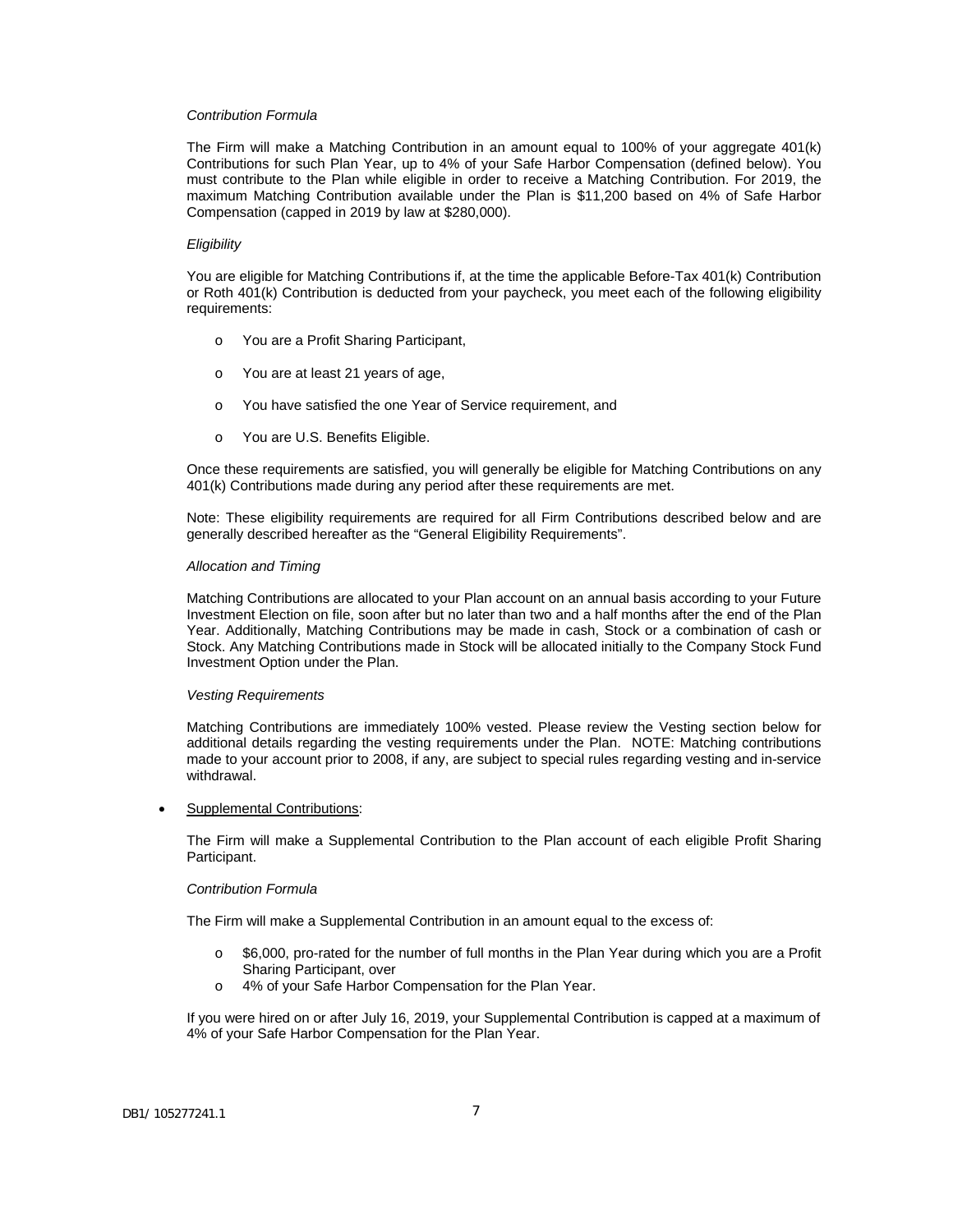#### *Eligibility*

You are eligible for Supplemental Contributions if, as of the last day of the Plan Sponsor's fiscal year which ends with or within the relevant Plan Year, you meet each of the General Eligibility Requirements (described above) and satisfy one of the following:

- o You are an active employee,
- o You are an employee on a Leave of Absence,
- o You transferred to a non-participating employer during the Plan Year and were "U.S. Benefits Eligible" on the transfer date, or
- o You are a former employee who:
	- terminated employment during such Plan Year,
	- is "U.S. Benefits Eligible" on the termination date, and
	- **EXE** is receiving severance payments through and including the last day of the Plan Sponsor's fiscal year which ends with or within such Plan Year.

Note: You are not required to make a Before-Tax 401(k) Contribution or Roth 401(k) Contribution to be eligible for the Supplemental Contribution.

Notwithstanding the foregoing, you generally are not eligible to receive a Supplemental Contribution if you have not completed 1,000 Hours of Service during the relevant Plan Year. However:

- o Solely with respect to the Plan Year in which you terminate employment, the severance period will be taken into account for purposes of determining your Hours of Service for such Plan Year (including for purposes of determining whether you are a Profit Sharing Participant). Your Hours of Service will be computed under this provision by crediting you with ten Hours of Service for each day in which you would have been credited with at least one Hour of Service had you been an active employee under the Plan. In no event will more than 501 Hours of Service be credited during any such severance period; and
- o Solely with respect to the Plan Year in which you resume your employment after having terminated your service with the Firm, the 1,000 Hours of Service requirement will not apply if you had previously completed one or more Years of Service with the Firm.

In order to receive a Supplemental Contribution for any Plan Year, you must satisfy the eligibility criteria described in this section each such Plan Year.

#### *Allocation and Timing*

Supplemental Contributions are allocated to your Plan account on an annual basis based on your Future Investment Election on file, soon after but no later than two and a half months after the end of the Plan Year. Additionally, Supplemental Contributions may be made in cash, Stock or a combination of cash or Stock. Any Supplemental Contributions made in Stock will be allocated initially to the Company Stock Fund Investment Option under the Plan.

#### *Vesting Requirements*

Supplemental Contributions are immediately 100% vested. Please review the Vesting section below for additional details regarding the vesting requirements under the Plan.

• Additional Retirement Contributions:

For each Plan Year, the Firm will make an Additional Retirement Contribution to the Plan account of each eligible Profit Sharing Participant.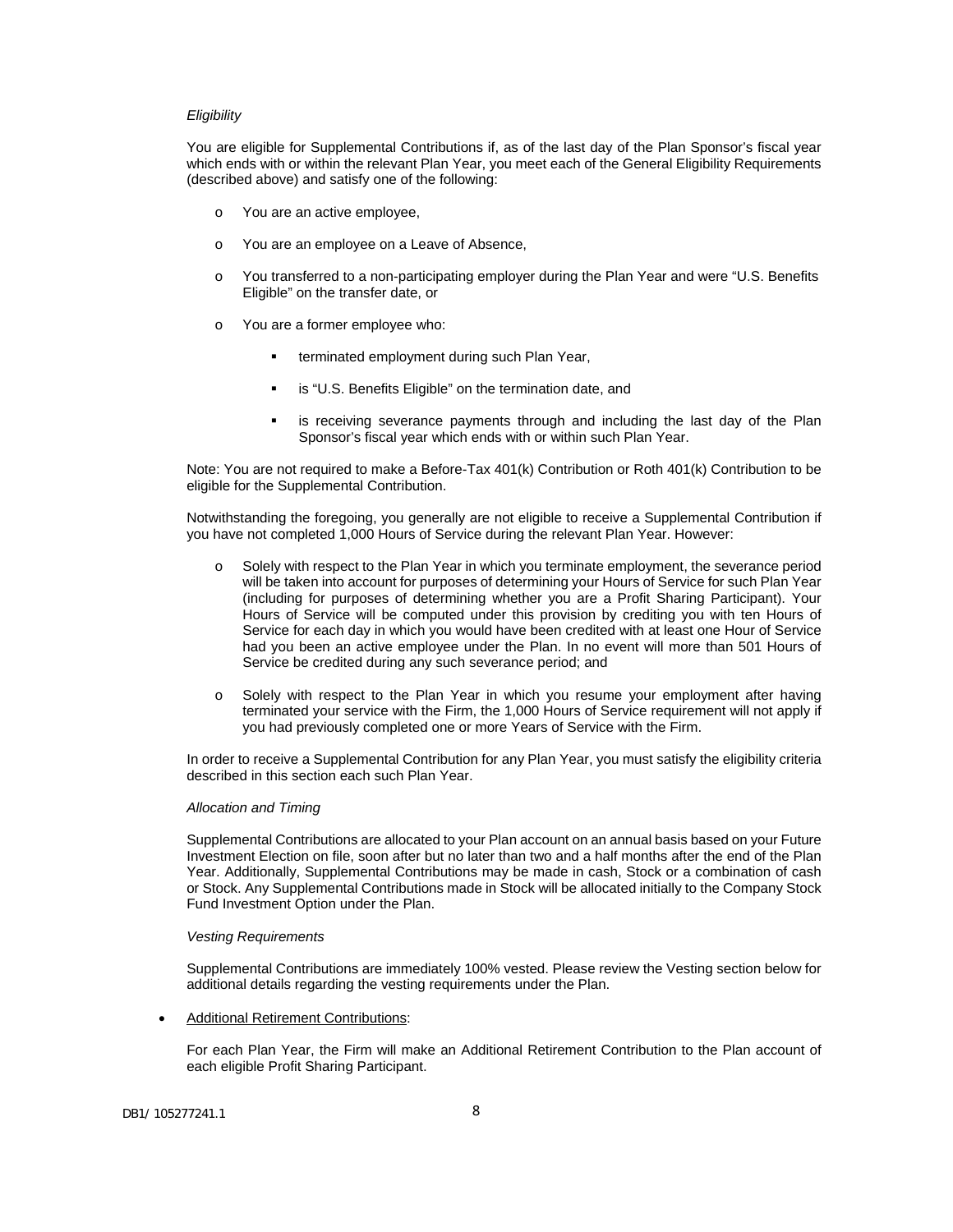## *Contribution Formula*

The Firm will make an Additional Retirement Contribution that is a flat dollar amount based on your age as of the last day of the calendar year, determined as follows:

| Age                           | <b>Flat Additional Retirement Contribution</b> |
|-------------------------------|------------------------------------------------|
| 46 or older, but less than 51 | \$1,000                                        |
| 51 or older, but less than 56 | \$2,000                                        |
| 56 or older, but less than 61 | \$3,000                                        |
| 61 or older                   | \$4,000                                        |

Note: The Additional Retirement Contribution may be prorated if you are not eligible for the entire Plan Year.

#### *Eligibility*

You are eligible for an Additional Retirement Contribution if, as of the last day of the Plan Sponsor's fiscal year which ends with or within the relevant Plan Year, you meet each of the General Eligibility Requirements (described above) and satisfy each of the following:

- o You meet the eligibility requirements described above in respect of the Supplemental Contribution,
- o On November 26, 2004,
	- **•** You were either:
		- $\triangleright$  An active employee, or
		- An employee on a Leave of Absence, and
	- You were age 46 or older, and
- o You did not have an account under the Goldman Sachs Money Purchase Pension Plan at any time on or after November 26, 2004.

#### *Allocation and Timing*

Additional Retirement Contributions are allocated to your Plan account on an annual basis based on your Future Investment Election on file, soon after but no later than two and a half months after the end of the Plan Year end. Additionally, Additional Retirement Contributions may be made in cash, Stock or a combination of cash or Stock. Any contributions made in Stock will be allocated initially to the Company Stock Fund Investment Option under the Plan.

#### *Vesting Requirement*

You become vested in your Additional Retirement Contribution when you:

- o Complete three Years of Service,
- o Reach age 65 while actively employed by the Firm,
- o Become a "disability retiree" (as defined below under the heading "Disability and Payment of Benefits") while actively employed by the Firm, or
- o Die while actively employed by the Firm or while absent from employment due to military service,

whichever occurs first.

DB1/ 105277241.1 9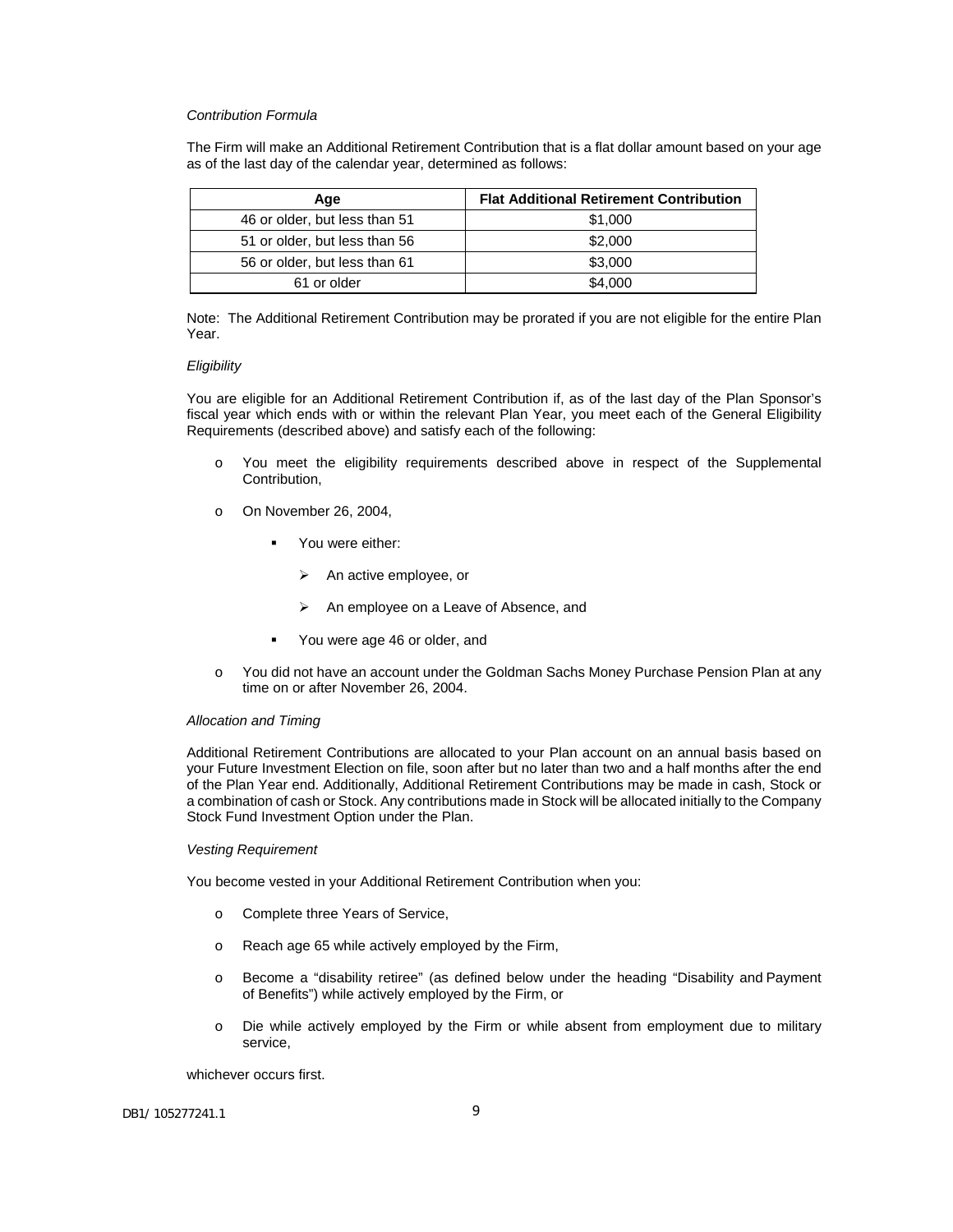Please review the Vesting section below for additional details on the vesting requirements under the Plan.

## Safe Harbor Compensation

"Safe Harbor Compensation" is the total of all payments to you, including base salary, incentive salary payments, supplemental salary, overtime, bonuses (including any discretionary annual cash bonus) and commissions (including non-cash compensation for a Plan Year), differential wage payments for employees on military leave of absence, plus any other payments of compensation for which the Firm is required to furnish you a written statement (prior to reductions for the Flexible Spending Account, 401(k) Contributions, medical premiums and before-tax transit program).

Note that except for any discretionary annual cash bonus, which will be included in Safe Harbor Compensation for the Plan Year in which such bonus is paid, any amounts payable with respect to the period beginning on or after the date that your employment is terminated will not be included in Safe Harbor Compensation. If you are a Profit Sharing Participant for less than the full Plan Year, your Safe Harbor Compensation will only include the amount of Safe Harbor Compensation attributable to the portion of the Plan Year during which you are a Profit Sharing Participant.

## Annual Limitations on Firm Contributions

The law limits the total amount of Safe Harbor Compensation that can be taken into account to determine your Firm Contributions under the Plan. For the Plan Year beginning in January 2019, this limit is \$280,000, and is generally be adjusted periodically thereafter for cost-of-living increases as required under applicable law.

## Firm Contribution Eligibility for Partial Year

If you are eligible to receive a Supplemental Contribution for less than the entire Plan Year because it is your first Plan Year of eligibility, the contribution made for you is prorated based on the number of full months during the fiscal year for which you were eligible. For example, an employee hired on August 8, 2018, would first become a Profit Sharing Participant on September 1, 2019, (assuming all other eligibility requirements have been met) and would receive 4/12 of the amount of the 2019 Supplemental Contribution that the employee would have been entitled to receive had he or she been a Profit Sharing Participant for the entire 2019 Plan Year.

## **Other Contributions**

The Firm may, in its sole discretion, make other non-elective contributions to the Plan on behalf of any employee or group of employees as permitted under the Plan and applicable law. Other types of contributions that have previously been allowed to be made to the Plan are:

- MPP Plan Contributions: Effective August 1, 2008, the MPP Plan was merged into the Plan. The MPP Plan was frozen to new participants on November 16, 2007 and frozen to new contributions with respect to any Plan Year commencing on or after December 1, 2007. The MPP Plan Contributions are in this Plan and subject to its terms.
- Voluntary (After-Tax) Contributions: Voluntary (after-tax) contributions to the Plan are no longer permitted. Any voluntary (after-tax) contributions you may have made to the Plan in Plan Years beginning before November 25, 1989 may remain in the Plan in accordance with the Plan terms.
- Other Individual Retirement Account Contributions: If you currently have Qualified Voluntary Elective IRA (QVEC IRA) funds in your Plan account, they may remain in the Plan but, under current law, no new contributions are permitted.

The Plan permitted in various prior years certain other contributions, including the rollover of plan accounts by reason of the merger of such account into the Plan. Information with regard to such contribution and/or rollovers is available in the Plan's governing documents which may be requested by contacting the Plan Administrator.

In the case of participants whose account balance in the Archon Group, L.P. 401(k) Plan was rolled over into the Plan, an additional "Company Match Account," "Discretionary Contribution Account," and "QMAC Account" (as each was defined in the Archon Group, L.P. 401(k) Plan document) will be maintained, if applicable.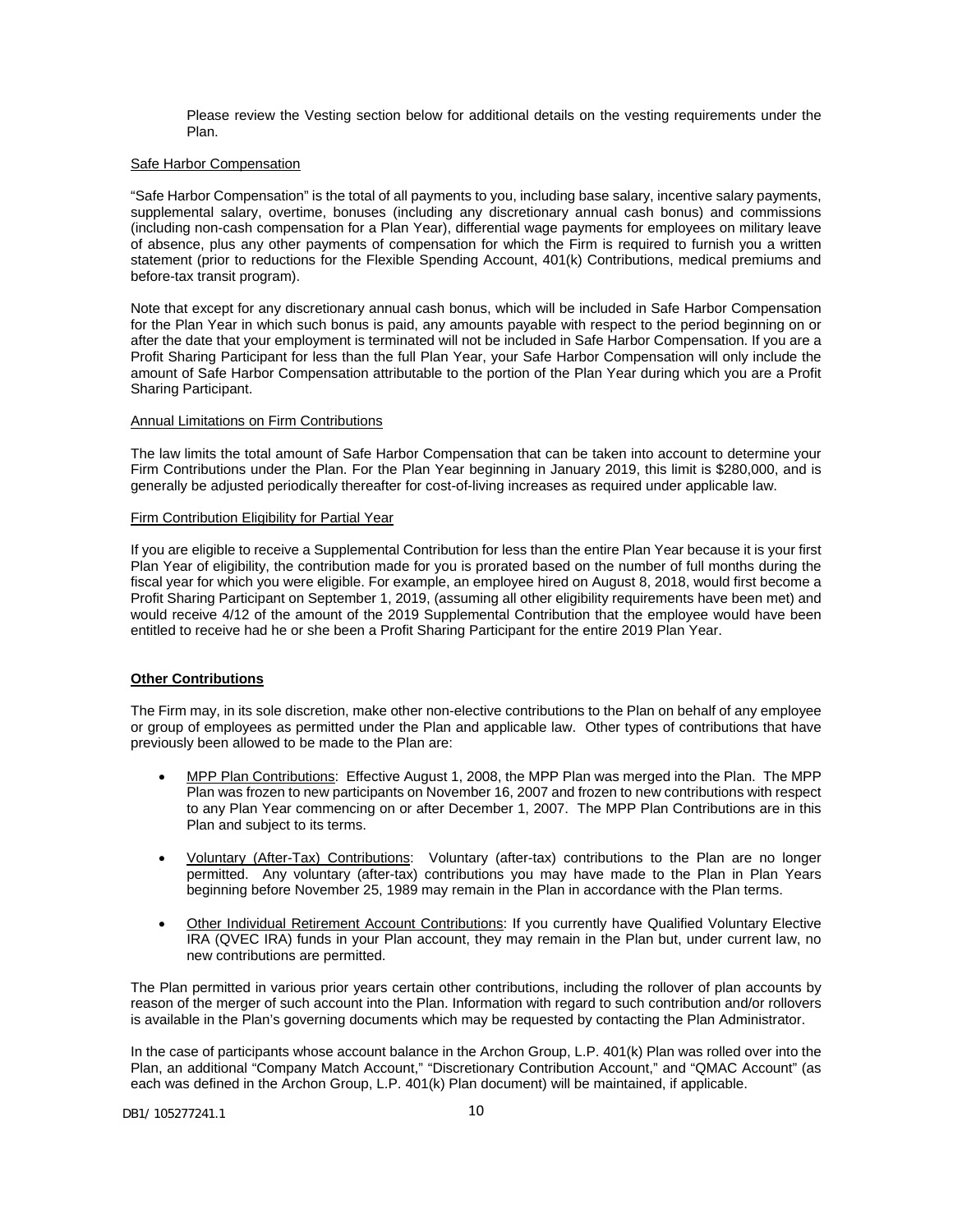## <span id="page-12-0"></span>**Vesting**

Vesting refers to your right to receive a non-forfeitable benefit from the Plan. You are always immediately 100% vested in any 401(k) Contributions and/or Rollover Contributions that you make to the Plan, and any Matching Contributions and/or Supplemental Contributions that the Firm makes to your Plan account. With respect to any Additional Retirement Contribution, and any other Firm Contribution (including any Profit Sharing Contribution made for Plan Years commencing prior to January 1, 2008, MPP Plan Contributions or other discretionary contribution), you become vested on the first of the following to occur: (i) you complete three Years of Service, (ii) you reach age 65 while actively employed by the Firm, (iii) you become a "disability retiree" (as defined below under the heading "Disability and Payment of Benefits") while actively employed by the Firm or while absent from employment due to military service, or (iv) you die while actively employed by the Firm or while absent from employment due to military service.

If your service with the Firm ends for any reason other than you becoming a "disability retiree" or your death before you have completed three Years of Service, you will not be vested in, and will forfeit, the Firm Contributions and earnings thereon (if any) in your Plan account. If you then resume employment within five years, the amounts that you forfeited will be added back to your Plan account subject to continued vesting. In general, if you do not return within five years, your forfeited account will not be restored.

## <span id="page-12-1"></span>**Investing Your Contributions**

Plan assets are held in a trust that offers a range of investment options among which you may allocate your Plan account. The Retirement Committee under the Plan has selected a variety of investment options that are intended to permit you to structure an investment portfolio meeting your needs and allowing for diversification of risk.

Note: You are solely responsible for making all investment decisions for your account under the Plan. It is intended that the Plan constitute an "ERISA section 404(c) plan," which is a plan described in section 404(c) of the Employee Retirement Income Security Act of 1974, as amended, and Title 29 of the Code of Federal Regulations, section 2550.404c-1. This means that the Plan lets each participant choose from a broad range of investments, and each participant can (and has the responsibility to) decide for himself or herself how to invest the assets in his or her accounts under the Plan. It is further intended that the Plan Sponsor, the Firm, the Plan Administrator and any other fiduciary of the Plan are relieved of liability for any losses that are the direct and necessary result of your exercise of control over the investment of assets in your account.

Before making your investment election, you should:

- evaluate all of the investment options carefully;
- develop a long-range personal savings goal;
- decide how much risk you are willing to take to achieve your goal; and
- be aware that investment options offering a greater investment return may be subject to greater risk.

Brief descriptions of each investment option are available in a separate booklet entitled **Investment Options Booklet**. The **Investment Options Booklet** gives certain information about each investment option offered, including its investment objective, management process, special investment considerations and selected performance benchmarks. The **Investment Options Booklet**, as well as information on management fees, historical investment performance and risk measures applicable to each investment option, is available on the Benefits website or by calling HCM Help, and is also available in the "Goldman Sachs 401(k) Plan Performance, Risk Measures and Fees" disclosure that is provided to participants in accordance with Department of Labor Regulation Section 2550.404a-5.

Rules and restrictions regarding investment elections can be found in the **Investment Options Booklet**. These rules and restrictions include (1) prohibiting, in most cases, a participant from transferring into an investment option to the extent the participant transferred out of that investment option within the prior 30 days, and (2) imposing a 1% redemption fee on a transfer out of an investment option within 30 days after a transfer into that option. In addition, any Firm, division or business unit trading restriction to which you are otherwise subject may affect your ability to select certain investment options under the Plan or transfer into or out of certain investment options. Further, an investment option may be subject to additional rules or restrictions imposed by the manager of the investment option as described in the relevant documentation, such as a fund prospectus.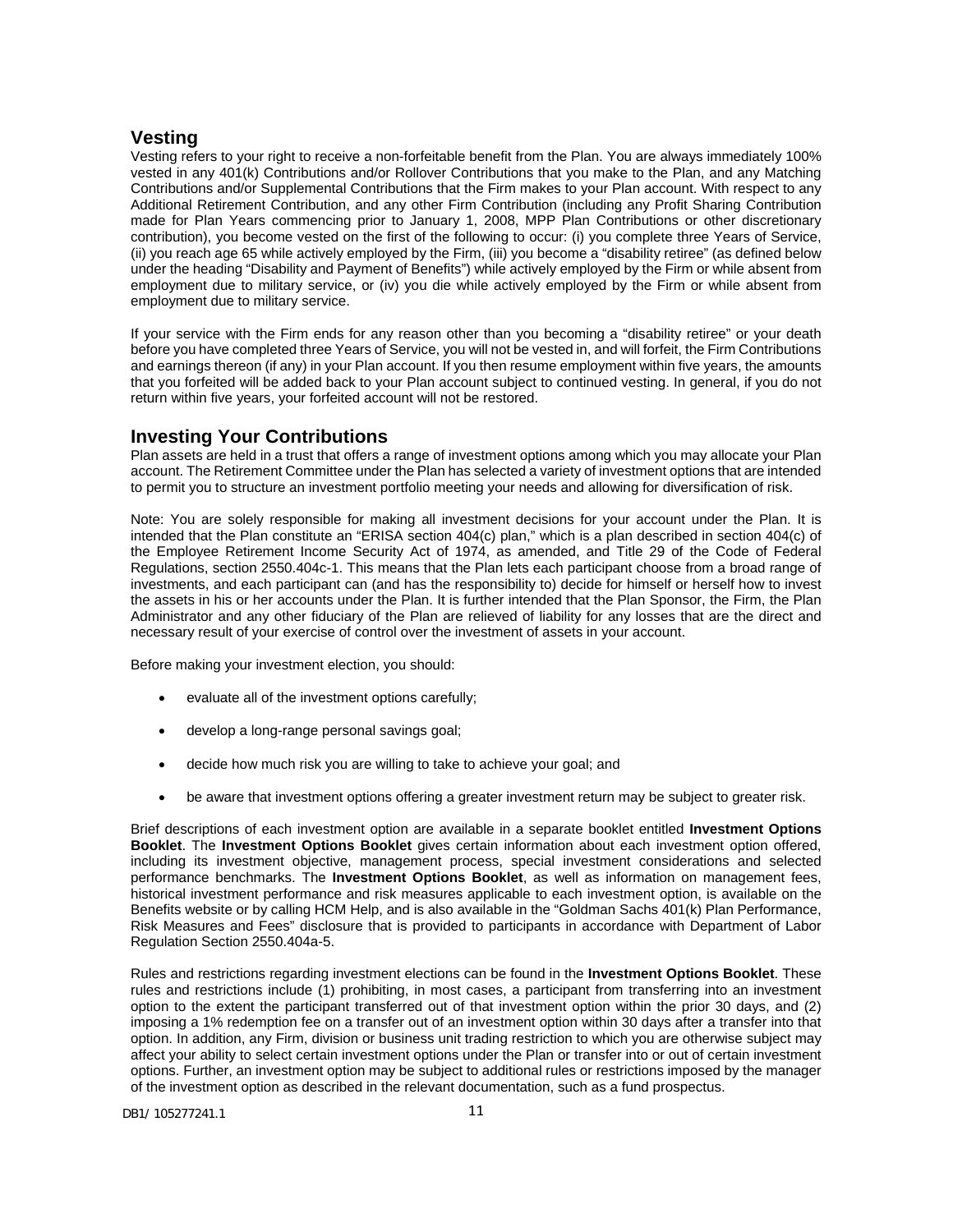The Company Stock Fund Investment Option as well as certain other investment options may also be subject to certain restrictions imposed under Firm, division or business unit policies. See the **Investment Options Booklet** on the Benefits website or consult with your divisional compliance team for more information on these types of restrictions.

Remember, only you determine how your own Plan account is invested. No one in the Firm can advise you regarding your investment choices. Note: The Firm or an affiliate may provide you with certain educational materials that are not intended as investment advice and may not be relied on as a primary basis for any investment decision.

## Company Stock Fund Investment Option

The Plan offers the Company Stock Fund Investment Option to provide you with the opportunity to invest in a fund that will hold only Stock and approximately 0.50% (or such greater or lesser percentage between 0.25% and 0.75% as may be determined by the investment manager) of its assets in cash or cash equivalents to meet requests for investment transfers, withdrawals and distributions. See the Investment Options Booklet for a description of the Company Stock Fund Investment Option.

The total amount of Stock that may be purchased under the Plan is two million shares. Such stock will be purchased at its fair market value.

If any portion of your account is invested in the Company Stock Fund Investment Option, you will be entitled to instruct the Trustee as to the voting of shares of Stock held on your behalf in the Company Stock Fund Investment Option. The Plan Sponsor is responsible for the timely distribution of all notices, prospectuses, financial statements, proxies and proxy soliciting material relating to the shares of Stock allocated to your account under the Plan. Currently, the Plan trustee is responsible for tabulating and complying with the voting or tendering instructions it receives from participants. The Plan trustee holds these instructions in confidence and will not divulge or release specific information regarding such instructions, on an individual basis, to any person, including the Firm's officers or employees, except to the extent required by law. If you do not provide timely instructions in regard to a shareholder vote, shares of Stock will be voted in the same proportion as the shares of Stock for which timely instructions are received from participants.

In the event of a tender or exchange offer for Stock, you may instruct the Trustee to tender or exchange all (and only all) of your shares held in the Company Stock Fund Investment Option. If you do not provide timely instructions in regard to a tender or exchange offer, your shares will not be tendered or exchanged by the Trustee.

## Default Investment Options

If you don't make a future investment election, contributions to your account will be invested in the Plan's default investment option as designated by the Retirement Committee. Accordingly, if you have a balance in the Single-Strategy Options (i.e., investment options that are not Target Date Options), the default investment option is currently the Money Market Investment Option. If you don't have a balance in the Plan, the default option is the Target-Date Option (i.e., an investment option that allocates your account entire balance to a fund based on your assumed retirement age) scheduled to mature on a certain date nearest to your 65th birthday.

## **Your Investment Elections**

When investing in the Plan, there are two types of investment elections that you may request:

- **Future Investment Elections**
- Elections to Transfer/Reallocate between Investment Options

## Future Investment Elections

All future 401(k) Contributions and Firm Contributions will be allocated among investment options according to your Future Investment Election on file. Subject to certain restrictions, this election allows you to invest your assets in increments of 1% in one or more of the investment options offered under the Plan. If you don't make a

## DB1/ 105277241.1 12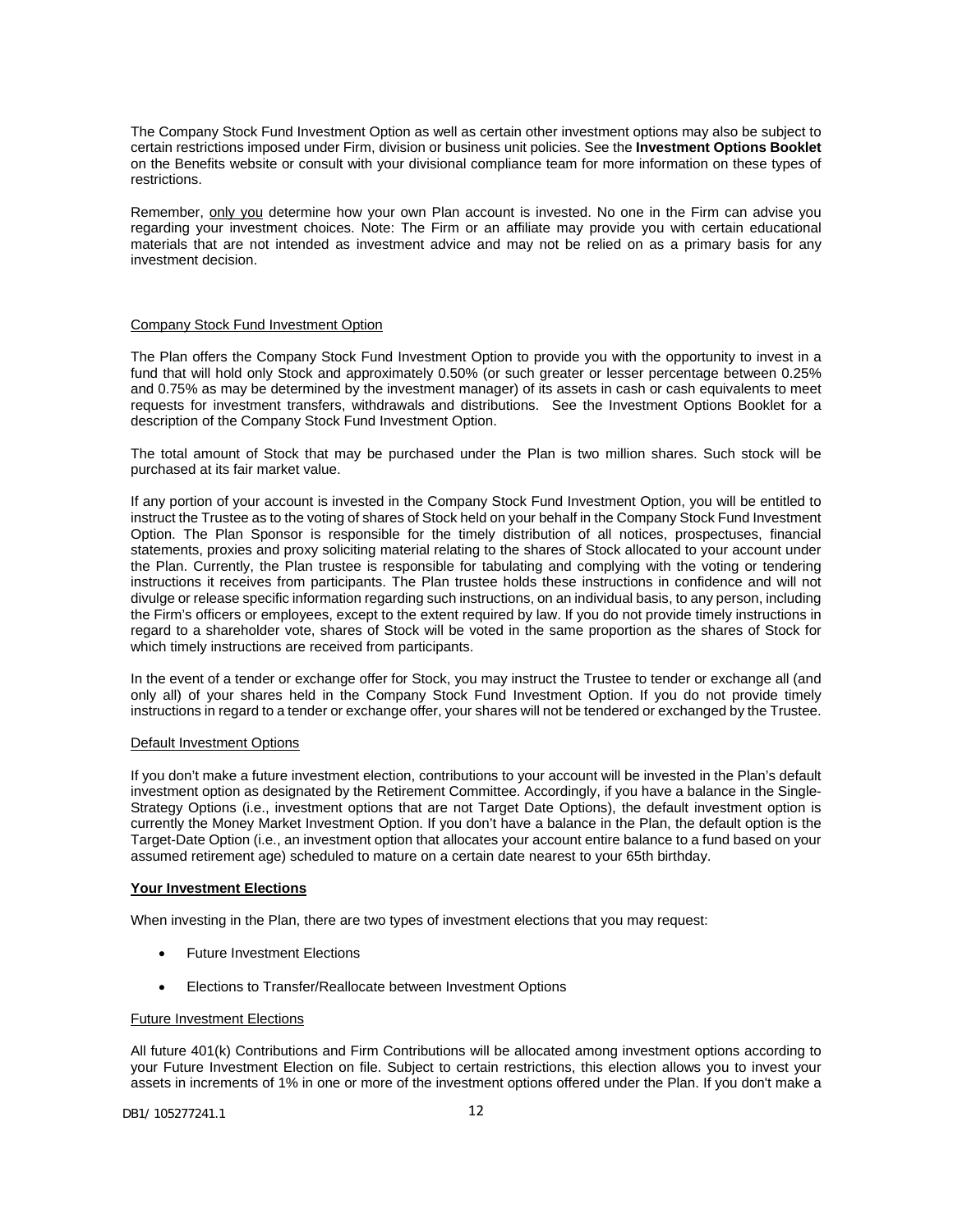future investment election, contributions to your account will be invested in a default investment option as described above.

If the Compensation Policy Committee under the Plan decides to make Firm Contributions in the form of Stock (rather than cash), those contributions will be invested initially in the Company Stock Fund Investment Option. You may then choose to transfer/reallocate those contributions, as described below, subject to certain restrictions.

You can make a Future Investment Election on the Benefits website or by calling HCM Help.

## Elections to Transfer/Reallocate between Investment Options

You are able to transfer or reallocate your existing balance in the Plan among the different investment options offered. In general, when investing in the Plan, you have the choice to invest among the Single-Strategy Investment Options or in one of the Target-Date Investment Options. You cannot invest in the Single-Strategy Investment Options and the Target-Date Investment Options at the same time but you may switch between them on a monthly basis. Below is a summary of your options to transfer and/or reallocate your balance, as follows:

- Among the Single-Strategy Investment Options:
	- o You can "reallocate" your entire balance among all the Single-Strategy Investment Options. A reallocation requires that you to assign a percentage of the assets in your account to each investment option that you want such percentage of your account invested in. When you are done, the percentage reallocated should equal 100%; or
	- o You can "transfer" money directly from one or more Single-Strategy Investment Options to others. A transfer as such involves a movement of all or a portion of the assets held in any investment option to another investment option offered under the Plan.
- Among the Target-Date Investment Options:
	- o You can "transfer" your entire account balance to one Target-Date Investment Option from the Single-Strategy Investment Options or to a different Target-Date Investment Option. A transfer as such involves a movement of all the assets under your Plan account and will additionally align your Future Investment Election to the new investment option elected.

You can make a Transfer/Reallocation Request among the Single Strategy Investment Options and/or the Target-Date Investment Options on the Benefits website or by calling HCM Help. Because of the various investment elections offered, please review your election carefully to determine the timing of the election (monthly or daily processing) and the investment options included in your election (monthly or daily valued investments).

## **Valuation of Your Account**

The value of your account is determined daily for the "Daily Valued Investment Options" and after the end of each month for the "Monthly Valued Investment Options" (each as defined in the **Investment Options Booklet**). Participants receive periodic statements of their account no less frequently than once per quarter. Participants can request an account statement for any period at any time. You may request an account statement on the Benefits website or by calling HCM Help. If you have any questions regarding your statement of account or if you believe a statement may be incorrect, you should call HCM Help immediately.

# <span id="page-14-0"></span>**Withdrawal of Funds While Still Employed**

While you are employed at the Firm, you may be eligible to withdraw 401(k) Contributions, Rollover Contributions and/or Firm Contributions under certain circumstances. Note: You may not withdraw any 401(k) Contributions or Firm Contributions that are attributable to service in the United Kingdom if and to the extent that the withdrawal would prejudice the Plan's tax status in the United Kingdom. Special rules apply to former participants in the Archon Group, L.P. 401(k) Plan who incur a "disability," as that term was defined in the Archon plan. In addition, former participants in the Archon plan may be entitled to an in-service withdrawal in the event of their service in the U.S. military.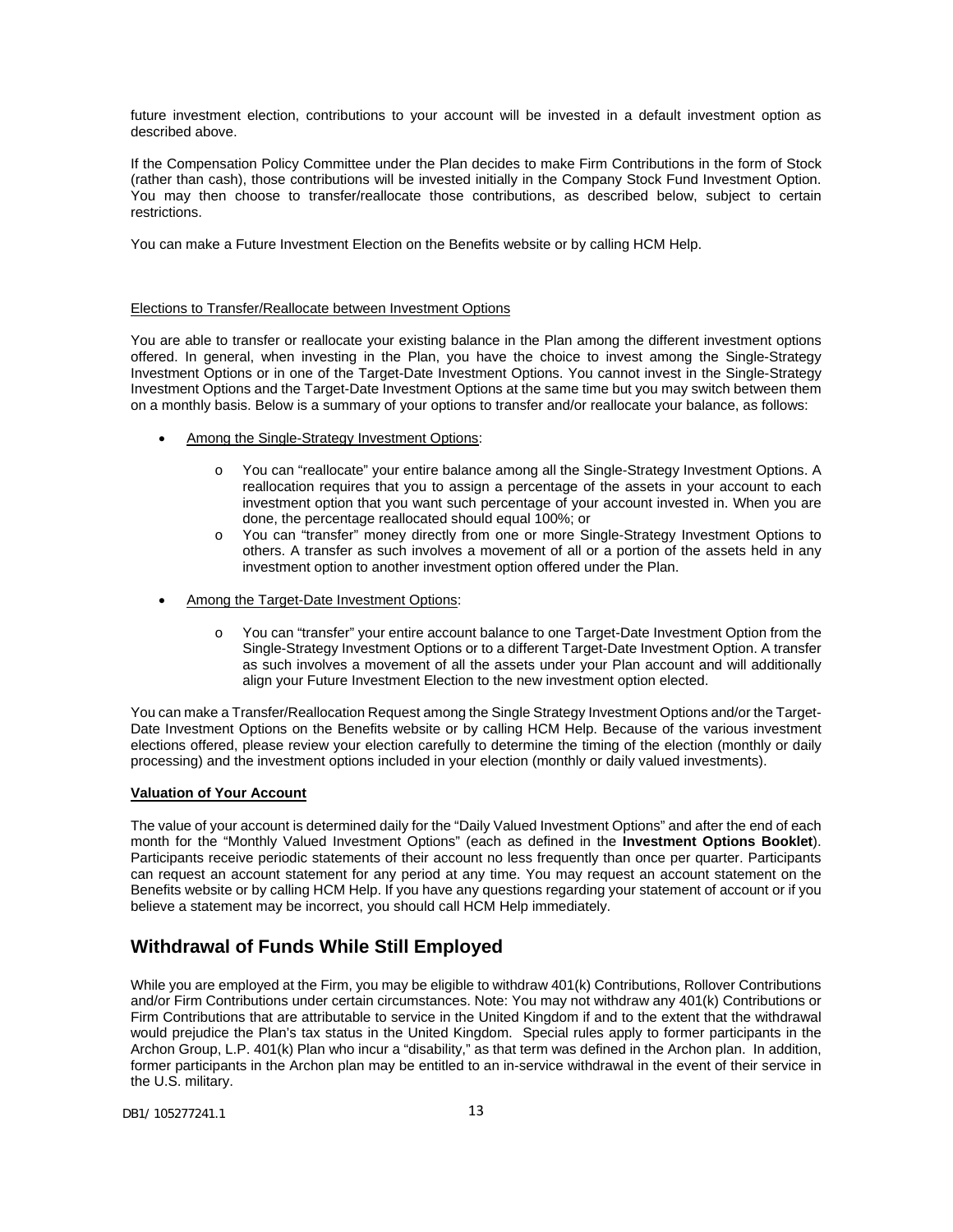## **Withdrawals Before Age 59 ½**

If you have Rollover Contributions, voluntary (after-tax) contributions or QVEC IRA contributions, you may request a withdrawal of these funds (adjusted for gains/losses) at any time. If you make a withdrawal of voluntary (aftertax) contributions (other than Roth 401(k) Contributions) that were made after December 31, 1986, a portion of the withdrawal is considered a tax-free return of your contribution, but a portion is also considered a distribution of earnings on the contribution and if such withdrawal is made prior to age 59-1/2 it is subject to both U.S. Federal income tax and a 10% additional excise tax. Any withdrawal of QVEC IRA contributions may also be subject to U.S. Federal income tax and, if such funds are withdrawn before age 59-1/2, a 10% additional excise tax. For more information about the taxation of withdrawals from the Plan made before age 59 ½, see "General Information About U.S. Taxes" below.

## **Withdrawals At or After Age 59 ½**

Upon attainment of age 59  $\frac{1}{2}$ , you may request a full or partial withdrawal of your vested Plan account (including your 401(k) Contributions, Matching Contributions, Supplemental Contributions plus any vested Firm Contributions, each adjusted for gains/losses), but excluding any MPP Plan Contributions. Note: Under current law, age 59 ½ withdrawals are not subject to the 10% additional excise tax. For more information about the taxation of withdrawals from the Plan made at or after age 59 ½, see "General Information About Taxes" below.

## **Hardship Withdrawals**

In the case of a demonstrated serious financial hardship, you may request a hardship withdrawal of your 401(k) Contributions, Rollover Contributions and/or vested Firm Contributions, but excluding Matching Contributions. For the avoidance of doubt, any voluntary (after-tax) contributions, MPP Plan Contributions and certain nonelective contributions are not eligible for hardship withdrawal. Requests for hardship withdrawals require the approval of the Administrative Committee under the Plan. "Hardship" (as set forth under the Code) means an immediate and heavy financial need on account of:

- certain medical care expenses incurred by you or your Spouse, children, dependents or your designated beneficiary,
- tuition expenses, related educational fees and room and board expenses for up to the next twelve months of post-secondary education for you, your Spouse or any of your children or dependents or your designated beneficiary,
- costs directly related to the purchase of your principal residence, excluding mortgage payments,
- payments needed to avoid your eviction from, or foreclosure on the mortgage of, your principal residence,
- payments for burial or funeral expenses for your deceased grandparent, parent, Spouse, children, dependents or your designated beneficiary,
- expenses and losses incurred on account of a disaster declared by the Federal Emergency Management Agency (FEMA), provided that your principal residence or principal place of employment at the time of the disaster was located in the designated disaster zone, and
- expenses for the repair of damages to your principal residence that would qualify for the casualty deduction under Section 165 of the Code.

You may only withdraw an amount to the extent it is not in excess of the amount required to satisfy the financial need. No withdrawal will be permitted unless you have withdrawn the maximum permitted under the Plan (without regard to this hardship allowance), have taken all available loans under the Plan and have no other resources reasonably available to you for funds.

While you can choose not to have taxes withheld when you receive your hardship withdrawal, such a withdrawal is generally taxable and may be subject to additional excise taxes. If you must request a hardship withdrawal, you should first discuss the tax implications with your tax adviser. Note that earnings on 401(k) Contributions credited after November 24, 1989 are not available for hardship distribution.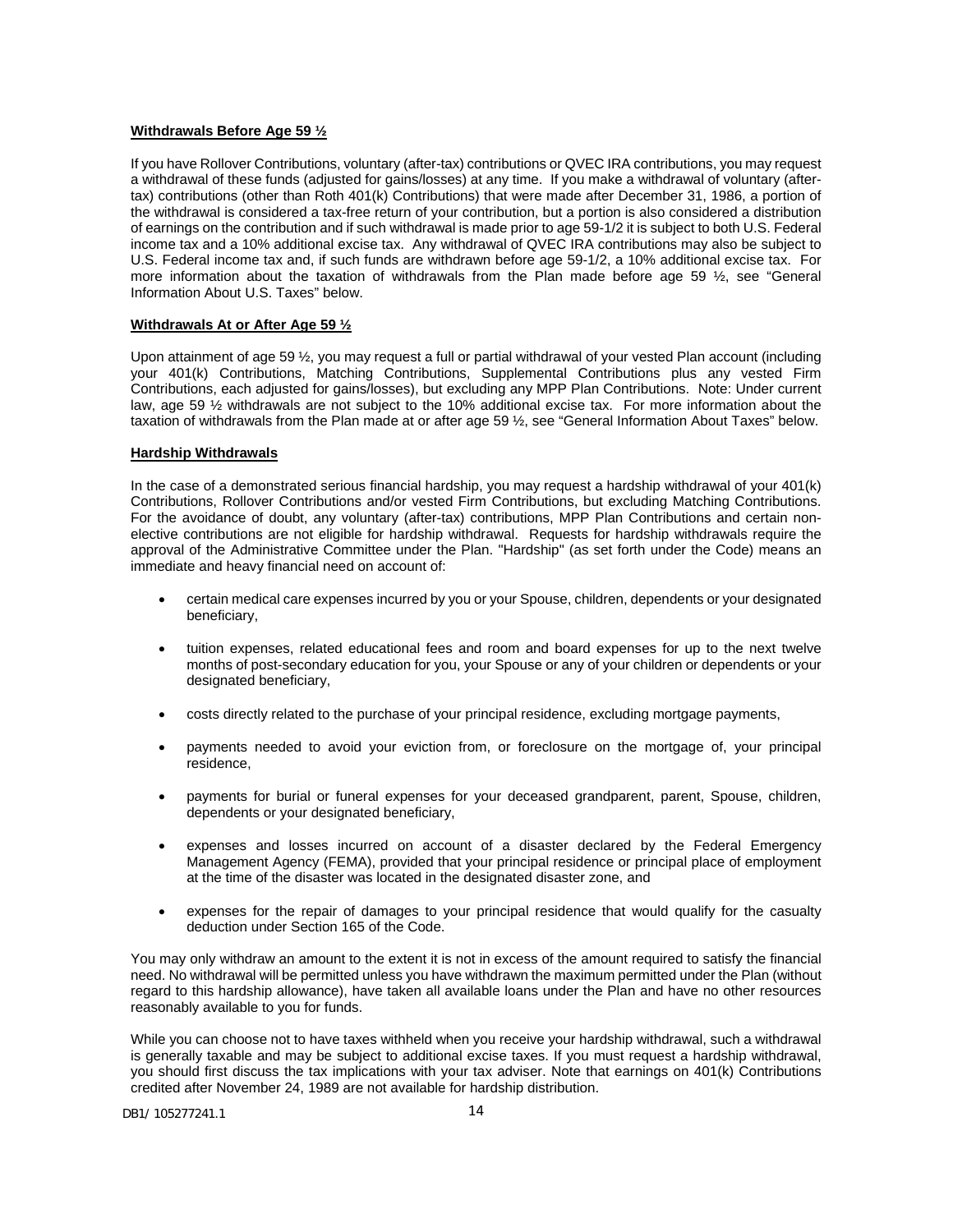# <span id="page-16-0"></span>**Borrowing Funds While Still Employed**

## **Eligibility**

While you are employed at the Firm, you may borrow your 401(k) and Rollover Contributions (but not your Firm Contributions, which generally include any Matching Contributions, Supplemental Contributions, Additional Retirement Contributions and Profit Sharing Contributions) through the Plan's loan program. A loan under this program will not be subject to U.S. Federal income taxes or early withdrawal penalties normally levied on withdrawals from qualified retirement plans, provided that loan repayments are made in accordance with the terms of the loan and applicable tax laws and regulations. Note, however, that the interest you pay on a Plan loan is not tax-deductible. The terms of all Plan loans are governed by uniform and non-discriminatory rules established by the Administrative Committee in its "Guidelines for Loans to Participants."

## **Amount**

The minimum amount that you can borrow is \$1,000. The maximum amount you can borrow, when added to the outstanding balance of any other loan you have taken from the Plan or any other qualified plan of the Firm and its affiliates, may not exceed the smallest of:

- \$50,000;
- one-half of your total vested account balance (including Firm Contributions); or
- the balance in your 401(k) Contribution and Rollover Contributions accounts.

Further, if you take more than one loan from the Plan, your subsequent loan will be subject to an additional limitation. To calculate the maximum you may borrow through a subsequent loan, you must subtract from the \$50,000 cap noted above the excess (if any) of (i) your highest outstanding loan balance from the Plan or any other qualified plan of the Firm and its affiliates during the year ending on the day before the new loan is made, over (ii) your outstanding balance of loans from the Plan and other qualified plans of the Firm and its affiliates on the date of your new loan. You may have up to two loans outstanding at any one time. You may only have one residential loan outstanding at any one time.

For purposes of determining whether your loan exceeds the above-noted limitations, and in order to determine the portion of your account balance to be cashed in to provide for the loan, your account balance will be valued as of the date you request the loan from the Plan. However, if your account balance declines in value before the loan is made, your loan amount may be subject to adjustment.

You may not borrow any 401(k) Contributions that are attributable to service in the United Kingdom if and to the extent that the withdrawal would prejudice the Plan's tax status in the United Kingdom.

## **Loan Procedures**

To initiate a loan or model a loan from your 401(k) Plan account, you may do so on the Benefits website or by contacting HCM Help. You will be required to set up the terms of your loan. The required Promissory Note and Truth-in-Lending Agreement will be mailed from HCM Help to either your home address on file or electronically loaded to your Secure Mailbox in your 401(k) Plan Account.

If you are requesting a primary residence loan, you will receive a Primary Loan Application Form requesting additional supporting documentation about the purchase of your residence legally required to authorize a primary residence loan.

## **Interest**

The interest rate for all loans will be a reasonable fixed rate of interest as determined by the Administrative Committee commensurate with the prevailing interest rate charged by persons in the business of lending money.

## **Repayment**

DB1/ 105277241.1 15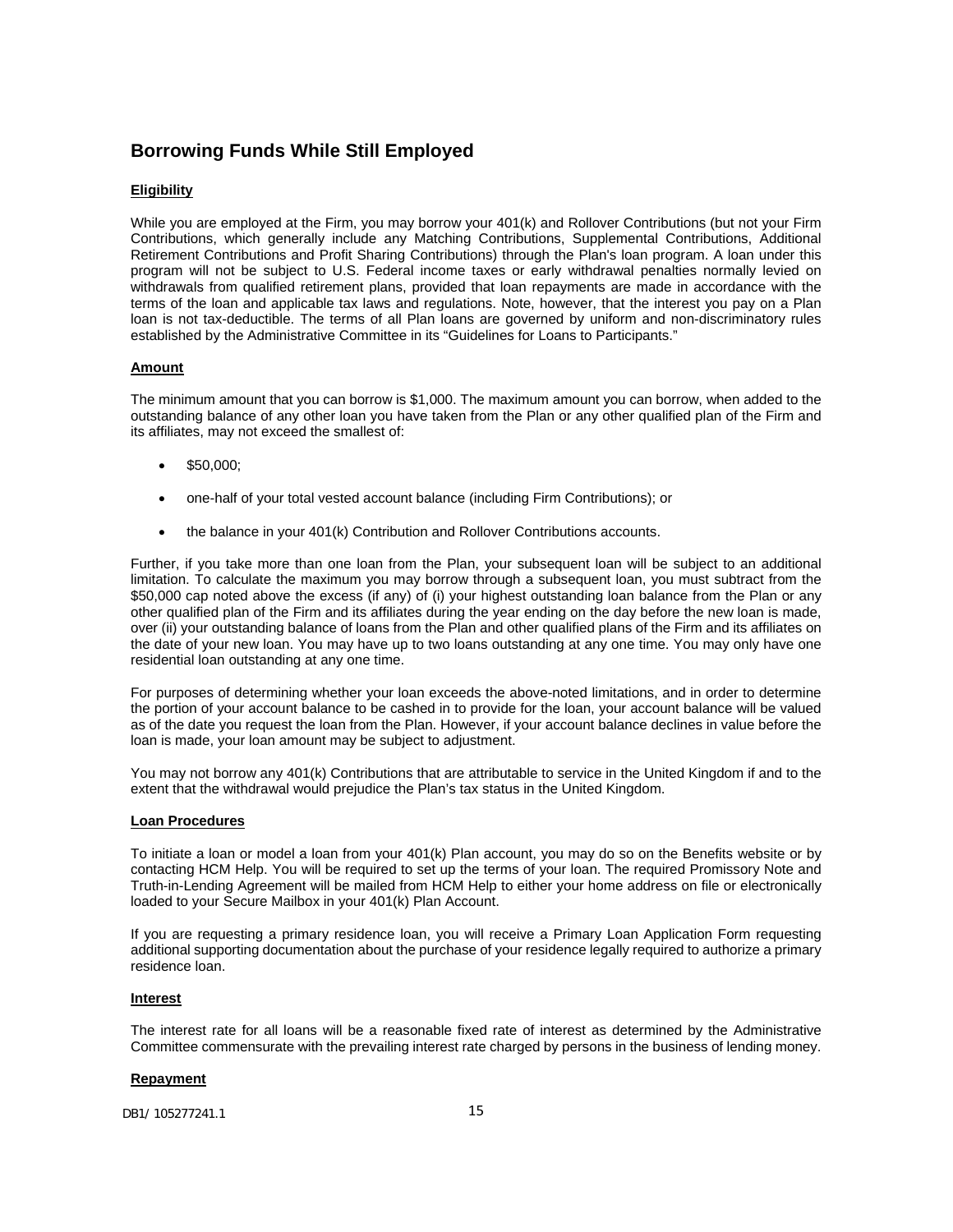Repayment terms of one month to five years are available at your discretion for general-purpose loans. Loans for the purchase or construction of a primary residence may be repaid over a longer period of up to 10 years, in which case you will be required to certify and provide verification that the loan proceeds are being used for this purpose, such as by providing a copy of the "Agreement of Sale". Loans for the refinancing or renovation of your existing primary residence or for the acquisition of a secondary residence are considered a general-purpose loan and are, therefore, not eligible for a repayment period greater than five years.

The loans are repaid (principal and interest) through regular after-tax payroll deductions. All amounts you repay are added back to your Plan account balance in accordance with your Future Investment Election. You may prepay the outstanding balance of your loan in part (subject to any minimum that may be set by the Administrative Committee from time to time) or in full at any time via certified check. Prepayments are not subject to any fees or penalties.

If your employment terminates for any reason, the loan must be repaid in full within 60 days of the last day of the month in which you terminate employment or you may be subject to unfavorable tax consequences (unless you roll over the amount of the outstanding balance, or the loan note itself, to an IRA or to another employer's eligible retirement plan, as described on page 20 of this summary). More detailed information with regard to the consequences of your employment termination will be available when you leave the Firm.

Note that your obligation to repay a loan may be temporarily suspended during any period of military leave. Contact HCM Help for more details.

#### **Default**

If you fail to make a required payment on your loan and the failure is not corrected by the date which is the **earliest** of:

- (i) the end of the calendar quarter (i.e., March 31, June 30, September 30, or December 31) next following the calendar quarter in which the payment was originally due,
- (ii) the date which is five years (10 years in the case of a loan used to purchase a primary residence) from the date the loan was made to you, or
- (iii) 60 days of the last day of the month in which you terminate employment,

your loan will be in default on the earliest of the dates specified in (i), (ii) or (iii) (the "Default Date"), and the unpaid balance of the loan and the interest accrued thereon will be immediately due and payable. If the unpaid balance is not repaid by the Default Date, the full amount of your outstanding loan balance as well as the unpaid interest on the Default Date will be reported as taxable income to you (both for purposes of Federal income tax and the 10% tax on certain early distributions) in the calendar year in which the Default Date occurs. However, this amount will not be treated as a distribution to you from the Plan at that time for other purposes if you are not otherwise eligible for a Plan distribution (for example, if you have not terminated employment). If that is the case, interest will continue to accrue on the unpaid balance after the Default Date and up to the date the loan is paid in full.

It should be noted that a defaulted loan that has been included in your taxable income upon default (including interest accruing after the Default Date) and that has not been repaid (such as by a Plan loan offset) is considered outstanding for purposes of determining the maximum amount of any subsequent loan which can be made to you.

If complete repayment of the unpaid balance is not made, your account balance will be offset by such unpaid balance at the time you are first eligible for a distribution from the Plan (such as upon separation from service), if such action is not prohibited by law or governmental regulations then in effect. The offset will be treated as a nontaxable distribution and will not be eligible for rollover treatment.

## **Rollover Loans**

If you were employed by an "Acquired Company" (defined below) and you elect to make a Rollover Contribution from an "Acquired Company Plan" (defined below), your rollover may include a loan note from that Acquired Company Plan if permitted by the Administrative Committee in accordance with the applicable rules under the

DB1/ 105277241.1 16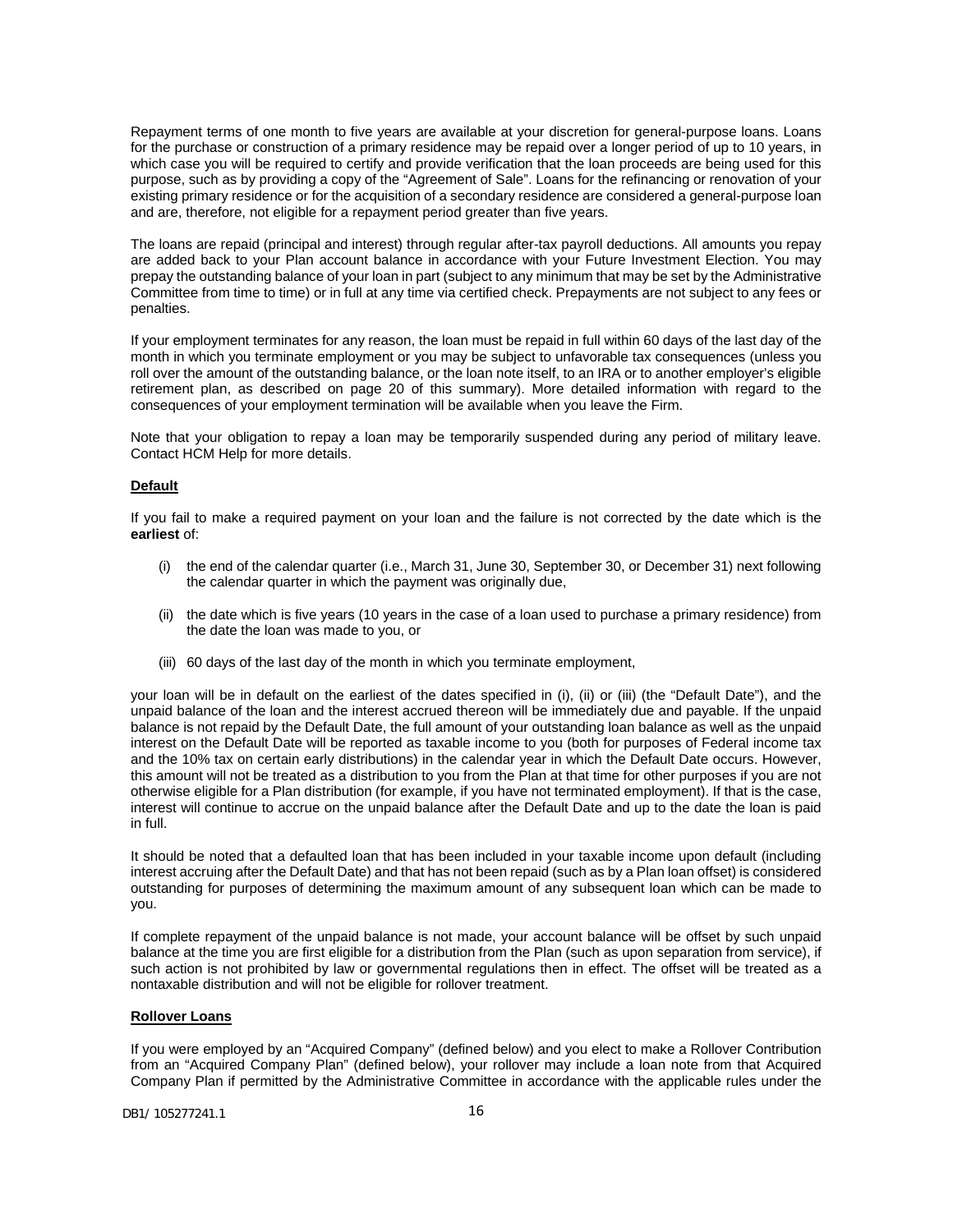Code. The terms of any such rollover loan will remain unchanged and will continue to be secured by the Rollover Contribution from the Acquired Plan. Any rollover loan will be counted in determining the maximum number of loans that are available under the Plan's loan program.

An "Acquired Company" is any corporation, partnership or limited liability company that, as determined by the Administrative Committee, becomes a direct or indirect subsidiary of The Goldman Sachs Group, Inc. in connection with a transaction approved by The Goldman Sachs Group, Inc. An "Acquired Company Plan" is any qualified plan described in Sections 401(a) or 403(a) of the Code or annuity contract under Section 403(b) of the Code that is sponsored by an Acquired Company before the date on which the Acquired Company became a direct or indirect subsidiary of The Goldman Sachs Group, Inc.

## <span id="page-18-0"></span>**Distributions**

## **Your Account Status Once Your Service Ends**

If your service with the Firm and its affiliates ends for any reason (other than by reason of your death), and you have a vested balance in your Plan account of more than \$1,000, you may leave that balance invested in the Plan. However, you will not be eligible to make or receive contributions, and you will not be eligible to request a loan. You will have the same flexibility with regard to investment options and allocations as active employees.

Alternatively, you may choose to receive a distribution from your account in a lump sum or in periodic payments as provided under the Plan. Periodic payments may not extend beyond either 30 years or the life expectancy of you and your beneficiary, whichever period is shorter. If the vested value of your account is \$1,000 or less, you will automatically receive a lump sum distribution of your account. If the distribution is \$50 or less and a check is issued to you or a beneficiary, but not cashed for 6 months, the Administrative Committee may cancel the check and treat the benefit as forfeited until you or a beneficiary makes a valid claim for such benefit.

Assuming that you do not own more than five percent of the Firm's Stock, distributions must begin no later than April 1 of the year following the year in which you reach age 70  $\frac{1}{2}$  or retire, whichever is later. This said, if you continue service with the Firm after the year in which you reach age 70 ½, you may always elect to begin distribution of your account before you actually retire in accordance with the terms of the Plan. If you own more than five percent of the Firm's Stock, your distributions must begin no later April 1 of the year following the year in which you reach age 70 ½, even if you are still employed.

Note: You will be treated as having terminated service with Firm for purposes of taking a distribution of your Before-Tax 401(k) Contributions and Roth 401(k) Contributions if you are absent from work due to performing military service. If you elect to take a distribution pursuant to the foregoing, you will be precluded for 6 months after receiving the distribution from making 401(k) Contributions to the Plan.

If you are entitled to, and want to elect, a distribution, you must complete and file with the Administrative Committee an application for benefits, as required by the Administrative Committee, within 90 days of the intended distribution date (or as otherwise required by the Administrative Committee). Except in certain limited circumstances involving very small accounts and "required beginning dates," a distribution will not be made unless you affirmatively apply for one (and if the Administrative Committee is required to pay a benefit to you in such circumstances but cannot locate you within five years, your benefit will be deemed forfeited). Also note that the Plan has the right to recover any overpayments that are inadvertently made.

Please also note that you must (i) promptly provide any information required by the Administrative Committee as may be reasonably required by the Administrative Committee, including for purposes of making the distribution, (ii) notify the Administrative Committee of any changes in your personal information on a timely basis (*e.g.*, marital status and address), and (iii) clarify any information provided by the Administrative Committee (*e.g.*, correct any mistakes in information provided by the Administrative Committee). The Administrative Committee is entitled to rely on its records and the personal information it contains; if there are any errors or changes, it is the responsibility of the participant to notify the Administrative Committee. In all events, the burden is on participants to correct any erroneous information and to keep their information up to date.

## **Rollovers**

You may elect to have any portion of an eligible distribution paid directly to another qualified retirement plan (if the plan accepts the rollover) or IRA (including a Roth IRA and a SEP IRA) via a direct rollover. Further, upon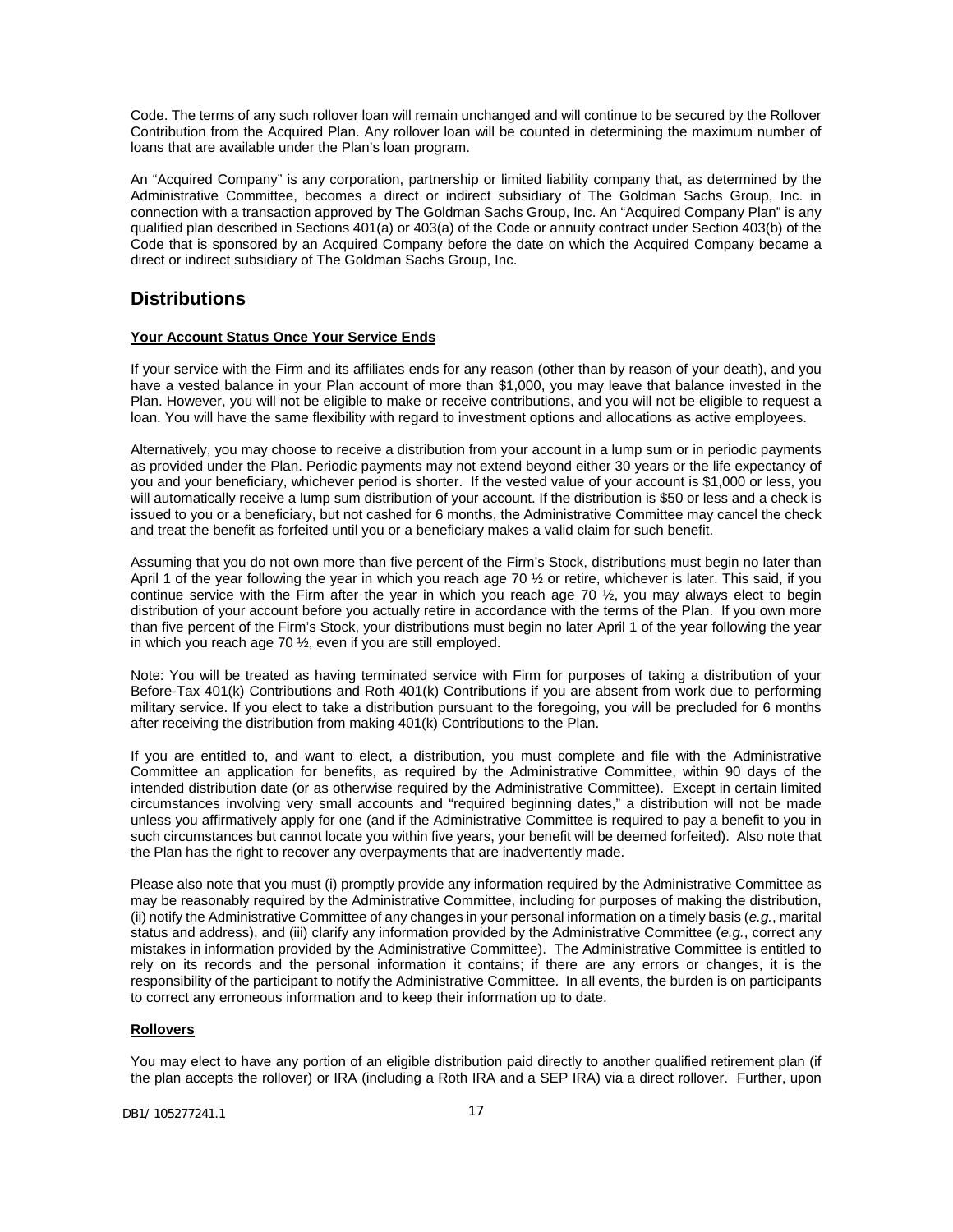your death, your Spouse or non-Spouse beneficiary may elect to have a distribution transferred directly to an IRA (including a Roth IRA). In the case of a non-Spouse beneficiary, the IRA must be established on behalf of such beneficiary and treated as an "inherited IRA" within the meaning of the Code.

## **Prior Pension or Money Purchase Plan Assets**

If you were a former participant in an acquired pension or money purchase pension plan (including the MPP Plan), which has merged into the Plan, you must receive the portion of your Plan account that is attributable to your prior pension or money purchase pension plan in the form of (i) if you have a Spouse when your benefits commence, a 50% Joint and Survivor Annuity (or, if you elect, a 75% Joint and Survivor Annuity) with your Spouse as beneficiary, or (ii) if you do not have a Spouse when your benefits commence, a single life annuity.

If you have a Spouse, your Spouse must consent to your election of another form of benefit. This consent must be provided in writing on an appropriate form witnessed by a Plan representative or a notary public, and is irrevocable. The consent must contain an acknowledgment by your Spouse of the effect of the consent, and must designate a beneficiary or the form of benefit (which may not be changed without the consent of your Spouse, unless the consent specifically permits designations by you without any requirement of further consent from your Spouse, acknowledges that your Spouse has the right to limit consent to the specific beneficiary or form of benefits and that your Spouse voluntarily elects to relinquish either or both of such rights).

Your Spouse's consent is not required for a distribution of acquired money purchase pension plan assets (such as MPP Plan Contributions) that were voluntarily rolled over to the Plan.

## **Disability and Payment of Benefits**

If you become a "disability retiree" (an individual who becomes disabled as an active employee and receives benefits under the Firm's Long-Term Disability (LTD) Plan), your account will be considered fully vested (even if you have not completed three Years of Service). You may, at your election, begin receiving your vested benefit immediately or at a later date in accordance with the terms of the Plan.

#### **Designation of Beneficiary**

You will be asked to designate primary and secondary beneficiaries for the Plan. You can designate or change a beneficiary at any time on the Benefits website or by calling HCM Help. Note: With respect to any MPP Plan Contributions, you must name your Spouse as your beneficiary of your Plan account payable in the form of a Joint and Survivor Annuity, unless your Spouse's consent is obtained. See "Prior Pension or Money Purchase Plan Assets" above.

While you may name any person or organization you wish as your beneficiary with respect to any portion of your Plan account that is not attributable to MPP Plan Contributions, if you have a Spouse at the time of your death and designate any primary beneficiary other than your Spouse, applicable law requires that your Spouse must consent to this designation by completing a spousal waiver that is irrevocable. Without a valid spousal waiver, the full value of your account will be payable to the Spouse even if you named a non-Spouse beneficiary.

## **Death and Payment of Benefits**

Certain rules apply to certain contributions from the Plan and are more fully set forth in the Plan document. The material provisions are as follows.

#### Distribution of MPP Plan Contributions and Earnings

If you die prior to commencing payments of these benefits, your Plan account will be considered fully vested even if you have not completed three Years of Service. In this case, an amount equal to 100% of the value of any MPP Plan Contributions account will become payable to your Spouse provided that you were married throughout the one-year period ending on the date of your death and your Spouse did not consent to a different beneficiary / distribution election (as described in "Prior Pension or Money Purchase Plan Assets" above). If legally permitted, your Spouse will be allowed to elect any of the payment options that are generally available under the Plan.

If you die after commencing payments, your MPP Plan Contributions account will be distributed to your Spouse in accordance with the 50% Joint and Survivor Annuity (or if you elected, the 75% Joint and Survivor Annuity), unless otherwise elected and consented to, as described in "Prior Pension or Money Purchase Plan Assets"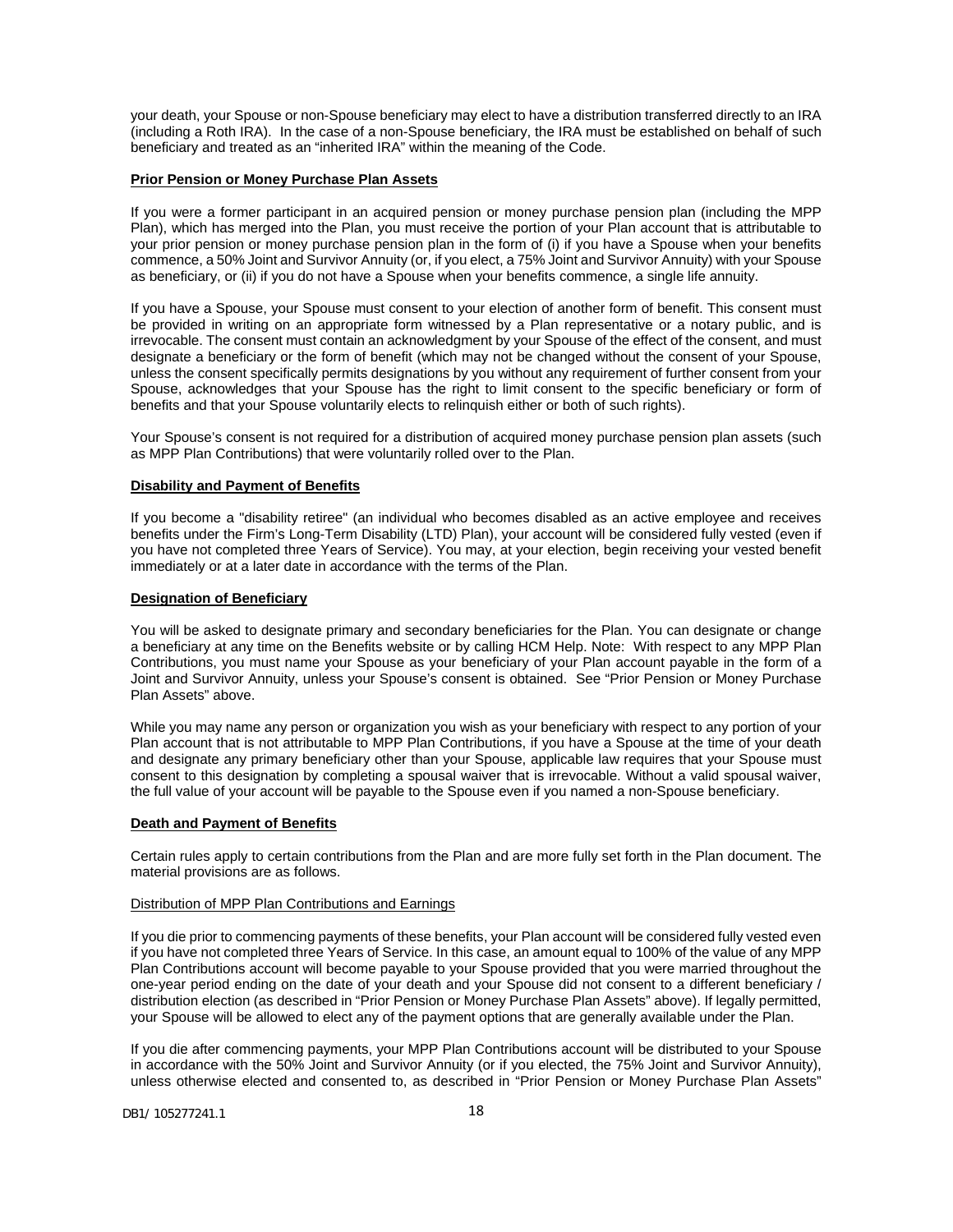above. This means that, if no spousal consent is obtained, your Spouse will receive after your death 50% (or if you elected, 75%) of your lifetime benefit under this portion of the Plan for the duration of his or her lifetime.

Payments must begin to your Spouse no later than the date you would have reached age 70  $\frac{1}{2}$ .

If a spousal consent is obtained or if you do not have a Spouse at the time of your death, your designated beneficiary (if any) will be permitted to elect any of the payment options that are generally available under the Plan. Non-Spouse beneficiaries may not maintain any MPP Plan Contributions account longer than five years from date of your death unless payments begin no later than one year following the year of your death. Upon the death of any beneficiary, the undistributed account balance will be paid to the estate of the beneficiary. If you do not have a Spouse at the time of your death and no named beneficiary survives you, the full value of your MPP Plan Contributions account will be paid to your estate.

#### Distribution of Other Contributions and Earnings

If you die while you are an employee of the Firm, your Plan account will be considered fully vested even if you have not completed three Years of Service. In this case, the value of your Plan account not attributable to any MPP Plan Contributions will become payable to the beneficiary designated by you. However, as stated above in "Designation of Beneficiary," if you have a Spouse at the time of your death, your undistributed (non-MPP Plan Contributions) account balance will become payable to your Spouse unless you name a different beneficiary and obtain a valid spousal waiver.

Your beneficiary will be permitted to elect any of the payment options that were available to you with respect to such contributions. If your sole beneficiary is your Spouse, payments must begin no later than the date you would have reached age 70  $\frac{1}{2}$ . Non-Spouse beneficiaries may not maintain a Plan account longer than five years from date of your death unless payments begin no later than one year following the year of your death. Upon the death of any beneficiary, the undistributed (non-MPP Plan Contributions) account balance will be paid to the estate of the beneficiary. If you do not have a Spouse at the time of your death and no named beneficiary survives you, the full value of this balance will be paid to your estate.

If you die after payments from your Plan account have commenced, your beneficiary will continue receiving benefits in the same manner as were being paid to you before your death; however, your beneficiary may request that any remaining account balance be paid immediately.

## <span id="page-20-0"></span>**General Information About U.S. Taxes**

Retirement plans that are qualified under Section 401(a) of the Code, like the Plan, receive certain tax advantages. Note: This general information is not intended to provide legal, tax or investment advice. As with any important decision, you should consult your own legal, tax or other advisers to assess the consequences of investing any monies in this Plan.

## **Contributions and Earnings**

You are not subject to U.S. Federal income tax on Before-Tax 401(k) Contributions, Rollover Contributions, Matching Contributions, Supplemental Contributions, Additional Retirement Contributions or Profit Sharing Contributions at the time they are made to the Plan. However, these contributions may nonetheless be subject to certain employment, state, local or non-U.S. income tax at that time. For example, any Before-Tax 401(k) Contributions are subject to Social Security and Medicare (FICA) tax, and with respect to participants working in Pennsylvania, the Firm is required to withhold state and local taxes. Any such applicable taxes may result in a decrease in the amount of your Before-Tax 401(k) Contribution.

Income earned on amounts invested under the Plan is not subject to U.S. Federal income tax until it is distributed from the Plan (but see "Rollovers" below), and may not be subject to U.S. Federal income tax at all in the case of Roth 401(K) Contributions. The value of this before-tax compounding effectively increases the yield on the assets in the Plan compared with the same assets held in other savings vehicles.

## **Distributions**

Payments from the Plan are generally subject to U.S. Federal income tax at the time they are distributed and may also be subject to state and local income tax (see the section entitled "Company Stock Fund Investment Option").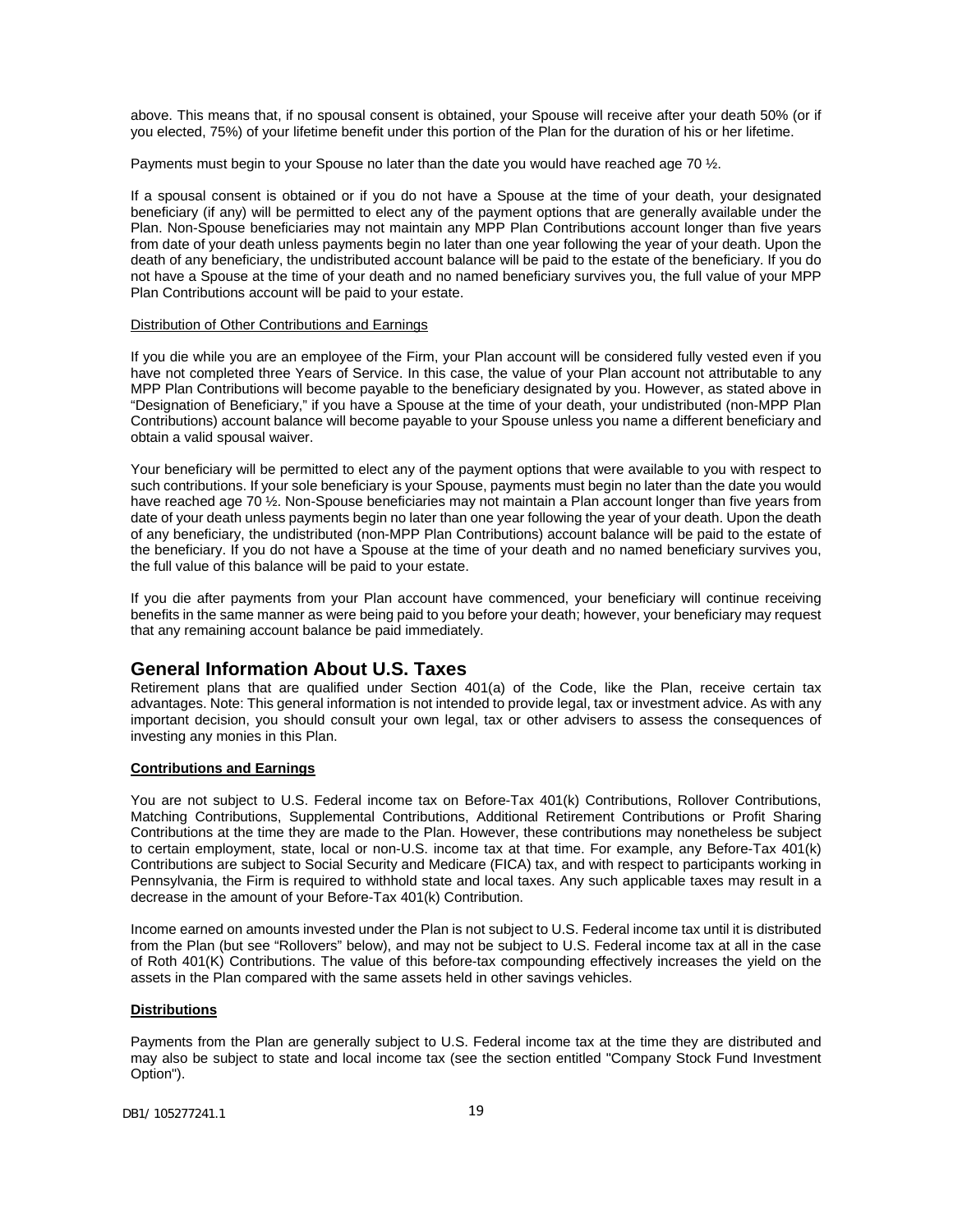If you receive a distribution of voluntary (after-tax) contributions (other than Roth 401(k) Contributions) that were made after December 31, 1986, a portion of the distribution is considered a return of your contribution and therefore tax-free. However, the portion of the distribution attributable to earnings on such contribution, if such distribution is made prior to age 59-1/2, may be subject to both U.S. Federal income tax and a 10% additional excise tax. Any withdrawal of QVEC IRA contributions may also be subject to U.S. Federal income tax and, if such funds are withdrawn before age 59-1/2, a 10% additional excise tax.

A distribution of Roth 401(k) Contributions generally is not subject to U.S. Federal income tax. However, the earnings associated with such contributions are subject to U.S. Federal income tax unless (i) the distribution is "qualified," or (ii) the distribution is rolled over. A distribution of Roth 401(k) Contributions is qualified if, at the time of such distribution, your Roth 401(k) Contribution account is at least 5 years old and:

- you are age 59  $\frac{1}{2}$  or older; or
- you are disabled; or
- you are not alive.

For purposes of determining whether your Roth 401(k) Contribution account is at least 5 years old, the starting point is the earlier of:

- the year you first began making Roth 401(k) Contributions under the Plan; or
- the year you first began making Roth 401(k) Contributions to another qualified plan that you subsequently rolled over to the Plan.

If the distribution of your Roth 401(k) Contribution account is not qualified, a pro-rata portion of your distribution will be treated as taxable earnings and subject to mandatory 20% U.S. Federal income tax withholding. Further, the distribution may be subject to an additional 10% penalty tax if made before you attain age 59 ½. However, any such withholding and penalties may be averted if the distribution is properly rolled over to another employersponsored Roth 401(k) account or to a Roth individual retirement account (IRA).

## **Rollovers**

When your service with the Firm ends, you will have the option of requesting that your account be transferred directly to another employer's qualified plan or an IRA. Distributions that are directly transferred into another qualified plan or an IRA will not be subject to U.S. Federal income tax until they are paid out from such other qualified plan or IRA. If, instead, you receive a distribution paid directly to you and then make a deposit within 60 days into another employer's qualified plan or IRA, you will retain the tax-deferred status of the amount rolled over (including any amounts withheld) until you take a distribution from the qualified plan or IRA. However, amounts distributed to you will be subject to withholding taxes.

If you have an outstanding loan from the Plan when your service with the Firm ends, your account will be offset by the outstanding balance of the loan and treated as a taxable distribution to you if you do not repay the outstanding balance within 60 days of the last day of the month in which your service with the Firm ends (the "offset amount"). Alternatively, you can defer taxation on the offset amount if you roll over the offset amount determined as of such 60th day, from funds outside of the Plan (e.g., your personal investment account) by no later than your federal income tax return due date (including extensions) for the tax year during which the offset occurs. Any offset amount that is not rolled over generally will be taxable to you (and may be subject to the 10% early distributions excise tax, discussed below, unless an exception applies), except to the extent that the offset is attributable to certain Roth 401(k) amounts (if any) held in your Plan account (termed "qualified Roth" amounts). You may roll over the offset amount to either an IRA or another employer's eligible retirement plan (if the terms of the other employer's plan permit the plan to receive plan loan offset rollovers). In addition, if the terms of the other employer's plan so permit, you can directly roll over the loan note itself, and continue to pay off the loan over time under the original promissory note schedule, which will avoid the offset (IRS rules do not allow you to roll over a promissory note to an IRA – only to another employer's eligible retirement plan).

## **Mandatory Withholding**

If you choose to have your Plan benefits paid directly to you in a lump sum or installments over a period of less than 10 years, your distribution will be subject to mandatory U.S. Federal income tax withholding rules, which currently require 20% to be withheld from the taxable portion of the payment. Before you elect a distribution from the Plan, you will receive more details pertaining to mandatory withholding. Note: Payments transferred directly to another eligible plan or an IRA are not subject to mandatory withholding.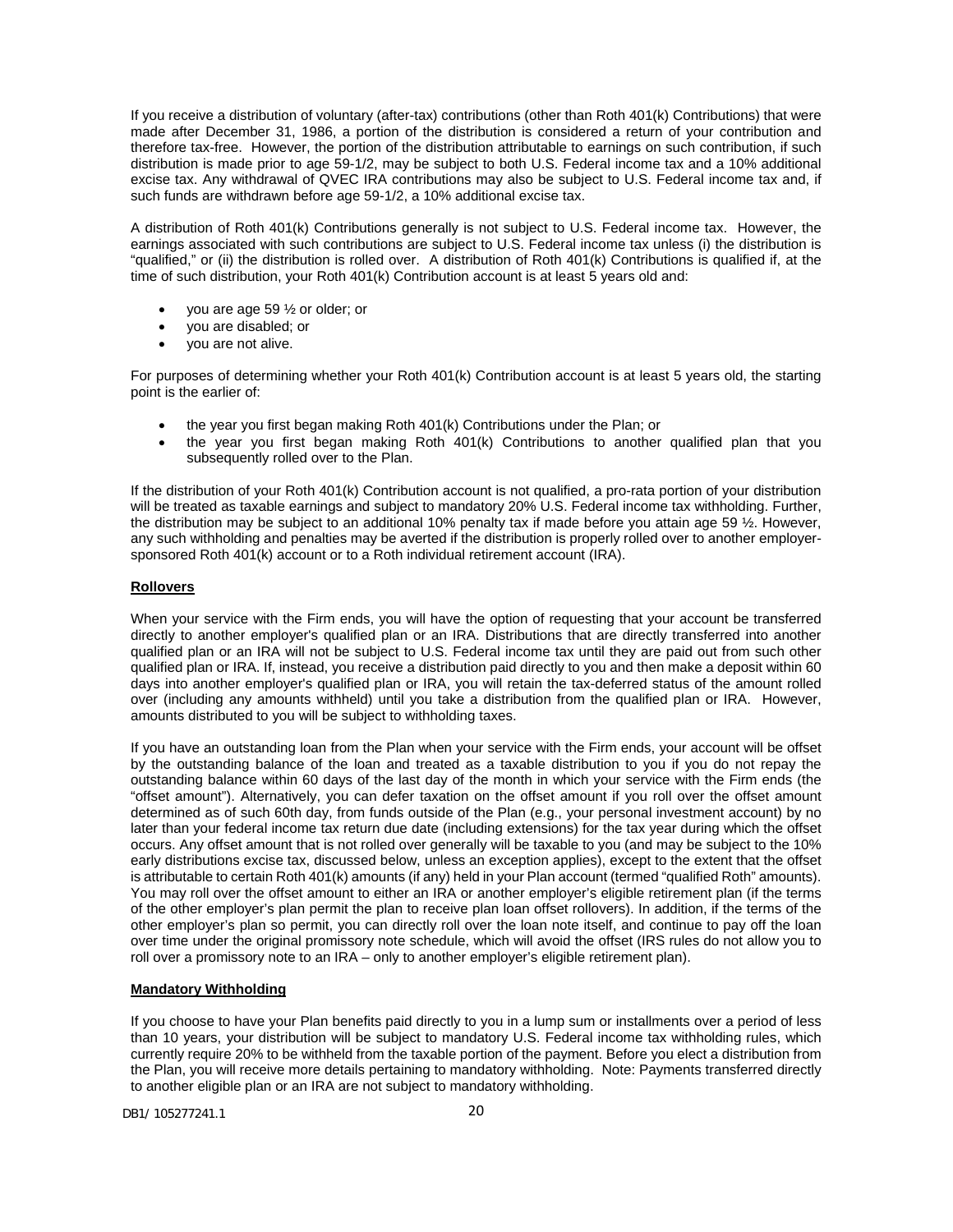## **Early Distributions Excise Taxes**

In addition to U.S. Federal income taxes that may be owed, an early distributions excise tax may be assessed on certain early distributions from the Plan. The early distributions excise tax is a nondeductible 10% tax that is imposed on any distribution, regardless of the amount, if you are under age 59  $\frac{1}{2}$  at the time of the distribution. However, this tax will not apply if you:

- receive your distribution after leaving the Firm after attaining age 55;
- receive your distribution on account of certain disabilities; or
- receive your distribution as series of substantially equal installments over your remaining lifetime, regardless of your age.

There are other exceptions to the early distributions tax, including an exemption for assets paid to beneficiaries upon a participant's death.

## **Company Stock Fund Investment Option**

There is a special rule that permits you to take a part of your distribution from the Plan in the form of whole shares (but not fractional shares) of Stock instead of cash. This special rule applies only to the portion of your account, if any, that is invested in the Company Stock Fund Investment Option at the time of distribution. To use this special rule, the payment must qualify as a "lump sum distribution" (as defined below). Under this special rule, you will not have to pay taxes on the "net unrealized appreciation" of the Stock received in your distribution until you sell the Stock.

Net unrealized appreciation is generally equal to any increase in the value of the Stock distributed to you from the date your contributions or the Firm's Contributions were invested in the Company Stock Fund Investment Option to the date the Stock is actually distributed to you. For example, if the Stock is worth \$1,000 at the time your or the Firm's Contributions are invested in the Company Stock Fund Investment Option and the Stock is worth \$1,200 when you receive your distribution, at the time of distribution, you will have to pay taxes on the \$1,000 initial investment, but you will not have to pay taxes on the \$200 increase in value until you sell the Stock. In addition, any appreciation realized by you upon a later sale of the Stock may be eligible for favorable longterm capital gains treatment.

You may elect not to have the special rule apply to the net unrealized appreciation. In that case, you will be taxed on the amount of net unrealized appreciation in the year you receive the Stock, unless you rollover the Stock into another qualified plan or an IRA. The Stock (including any net unrealized appreciation) can be rolled over to an IRA or another employer's qualified plan either in a direct rollover or a rollover that you make yourself, provided that the other employer's qualified plan allows for a rollover in Stock. Note, however, that any subsequent distribution of the Stock from the IRA will not qualify for favorable tax treatment on net unrealized appreciation.

Under the Plan, in order to receive a distribution in Stock, you must elect a lump sum distribution. In addition, the Plan Sponsor reserves the right not to allow a distribution in Stock if such distribution would be impermissible or otherwise require additional registration under the laws of any local or foreign jurisdiction. A lump sum distribution is a payment to you, or your beneficiary, of your entire account balance under the Plan that is made payable to you within one calendar year after you have retired, separated from service, or died.

**Note: Tax laws may change, and your individual tax liability depends on a number of factors. In addition, there may be other U.S. and non-U.S. tax consequences applicable to participation in and distributions from the Plan, including inheritance or estate tax implications. You and any beneficiary under the Plan should consult a legal, tax or other adviser before making any decisions regarding benefits under the Plan. If you reside in or are a citizen of a foreign jurisdiction, please be sure to consult your local advisers before beginning to participate in, or taking a distribution from, the Plan.**

## <span id="page-22-0"></span>**Top Heavy Rules**

A top-heavy plan is one in which the value of the accrued benefits of certain "key employees" is more than 60% of the value of the accrued benefits of all participants in the Plan. Key employees are generally owners, officers or shareholders of a business. Each year, it must be determined if the Plan is top-heavy. If the Plan is determined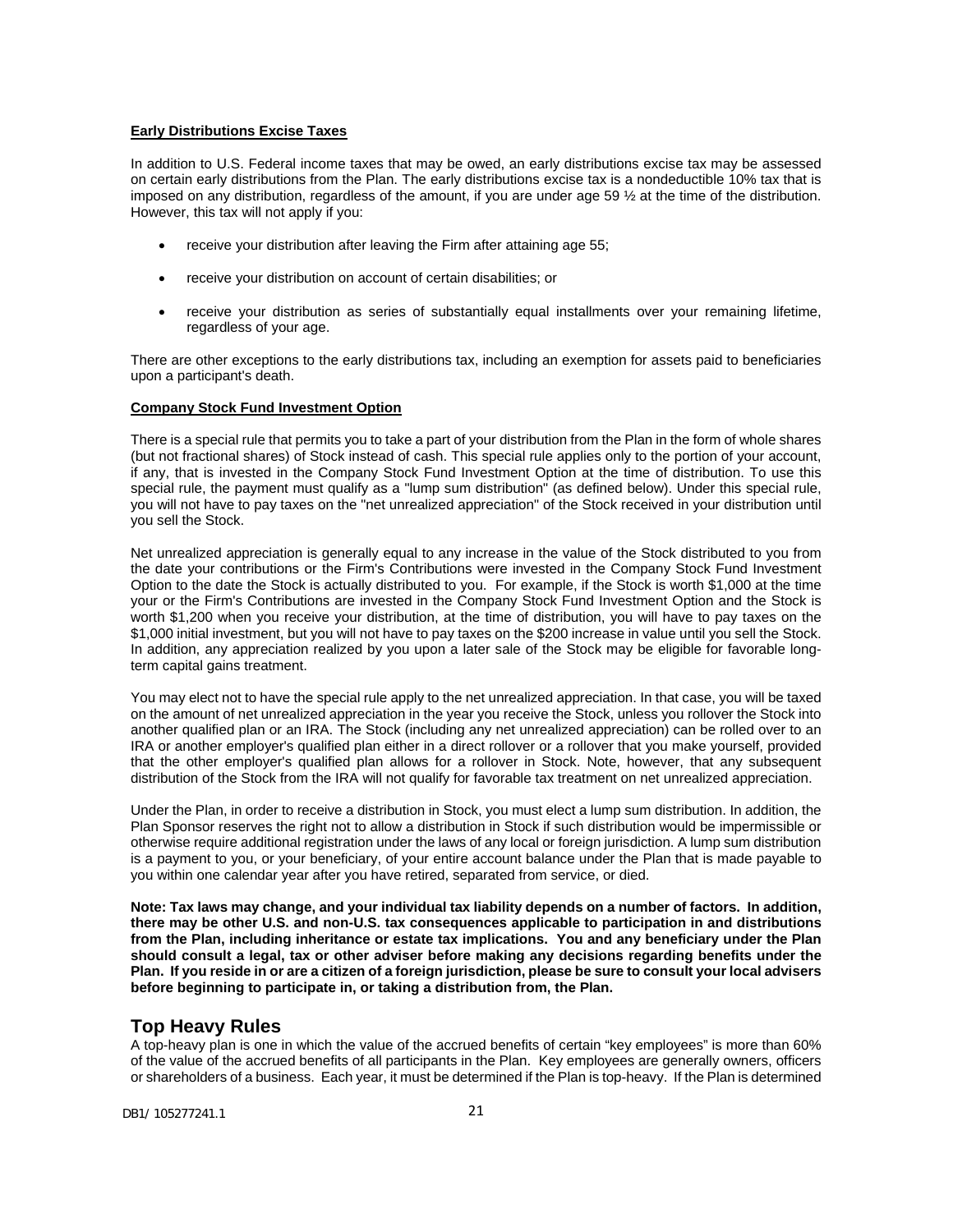to be top-heavy, you may be provided with a minimum benefit and more rapid vesting of your benefits.

# <span id="page-23-0"></span>**Claims Procedure**

## **Filing a Claim for Benefits**

If you believe you are entitled to receive a distribution of benefits under the Plan, but you do not receive all or part of these benefits, you should submit your claim in writing to the Goldman Sachs Administrative Committee. You may also designate a representative to pursue any claim or appeal, provided that you deliver such designation in writing, in a form prescribed by the Firm, signed and notarized in original form to the Goldman Sachs Administrative Committee or otherwise applicable administrator. A court order giving a person authority to submit claims on your behalf will also be recognized. (Each person with the authority described in the preceding three sentences is referred to in this document as an "authorized representative.") No provision contained in, nor any practice with respect to, these Claims Procedures requires the payment of a fee or costs as a condition for making a claim or to appealing an adverse benefits determination.

## **Initial Determination of Claims**

The Goldman Sachs Administrative Committee will notify you in writing or electronically within ninety (90) days after your claim is filed if your claim has been denied in whole or in part. If special circumstances require an extension of time for processing your claim, you will receive written or electronic notification of the extension and the reasons for it before the end of the initial ninety (90) days. The extension will not exceed a period of ninety (90) days from the end of the initial ninety (90)-day period. If you do not receive a response to your application within this time limit, you should assume that the application has been denied and you may begin your appeal, as described in fuller detail below. In the event of an adverse benefit determination, you will be notified of (1) the specific reason or reasons for the adverse benefit determination; (2) reference to the specific plan provisions on which the determination is based; (3) a description of any additional material or information necessary to perfect the claim and an explanation of why such material or information is necessary; and (4) a description of the plan's appeal procedures and the time limits applicable, including a statement of a claimant's rights to bring a civil action under section 502(a) of ERISA following an adverse benefit determination on appeal.

#### **Appeals**

To appeal a denied claim under the Plan, you or your authorized representative must submit a written request for reconsideration to the Goldman Sachs Administrative Committee within sixty (60) days of receiving the notice of denial. If your request for reconsideration is timely, you or your authorized representative will have the right to review all pertinent plan documents and submit a written statement in support of your claim. Whenever possible, you should also send copies of any document or records that support your appeal. A final decision regarding your appeal will be made within sixty (60) days after the Goldman Sachs Administrative Committee receives your written request for reconsideration and will take into account all comments, documents, records and other information submitted by you relating to the claim, without regard to whether the information was submitted for or considered in the initial determination. You will be provided, upon request and free of charge, reasonable access to, and copies of all documents, records and other information relevant to your claim for benefits. Whether a document, record or other information is "relevant" to your claim for benefits will be determined by reference to Labor Regulation Section 2560.503-1(m)(8). If special circumstances require an extension of time for reviewing your appeal, you will be furnished written or electronic notification of the extension and the reasons for it before the end of the initial sixty (60)-day review period. In no event will such extension exceed a period of sixty (60) days from the end of the initial period. The Goldman Sachs Administrative Committee will send you a response in writing or electronically explaining the reason or reasons for the final decision, including reference to the specific plan provisions on which the decision is based.

An appeal may be sought under these procedures only with respect to an adverse benefits determination of a claim, and these procedures do not apply to an adverse determination with respect to a complaint, criticism or other grievance relating to the Plan.

Note that under Section 502(a) of ERISA, you have the right to bring an action in court. However, a claim or action (i) to recover benefits allegedly due under the Plan or by reason of any law; (ii) to enforce rights under the Plan; (iii) to clarify rights to future benefits under the Plan; or (iv) that relates to the Plan and seeks a remedy, ruling or judgment of any kind against the Plan or a Plan fiduciary or party in interest (collectively, a "Judicial Claim") may not be commenced in any court or forum until after you have exhausted the Plan's claims and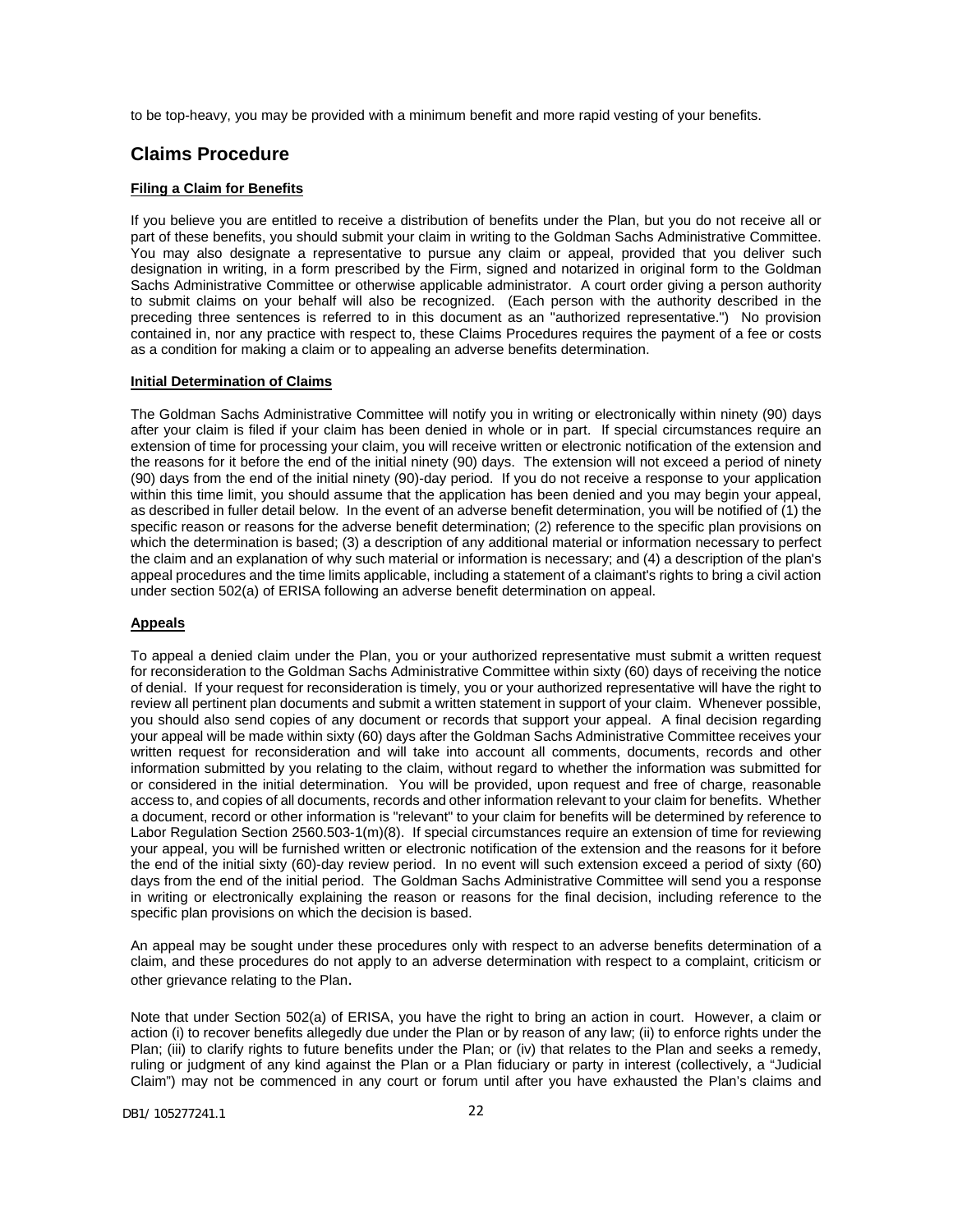appeals procedures (an "Administrative Claim"). You must raise all arguments and produce all evidence you believe supports the claim or action in the Administrative Claim, and will be deemed to have waived every argument and the right to produce any evidence not submitted to the Administrative Committee as part of the Administrative Claim. Any Judicial Claim must be commenced in the appropriate court or forum no later than 24 months from the earliest of (A) the date the first benefit payment was made or allegedly due; (B) the date the Administrative Committee or its delegate first denied your request; or (C) the first date you knew or should have known the principal facts on which such claim or action is based; provided, however, that, if you commence an Administrative Claim before the expiration of such 24-month period, the period for commencing a Judicial Claim will expire on the later of the end of the 24-month period and the date that is 12 months after the final denial of your Administrative Claim, such that you have exhausted the Plan's claims and appeals procedures. Any claim or action that is commenced, filed or raised, whether a Judicial Claim or an Administrative Claim, after expiration of such 24-month limitations period (or, if applicable, expiration of the 12-month limitations period following exhaustion of the Plan's claims and appeals procedures) will be time-barred. Filing or commencing a Judicial Claim before you exhaust the Administrative Claim requirements will not toll the 24-month limitations period (or, if applicable, the 12-month limitations period).

#### <span id="page-24-0"></span>**Additional Plan Information**

## **How the Plan Is Administered**

The Plan Sponsor of the Plan is:

The Goldman Sachs Group, Inc. Attention: Human Capital Management Benefits Group 200 West Street, 19th Floor New York, NY 10282 1-212-902-1000

Administration of the Plan is carried out by two committees: the Retirement Committee and the Administrative Committee. The Retirement Committee is responsible for determining the investment options offered under the Plan and other matters regarding the investment of the assets of the Plan, and the Administrative Committee is responsible for administering the other aspects of the Plan. Both committees are appointed by the Plan Sponsor and made up of at least three members who serve without compensation. All issues relating to the interpretation of the Plan, eligibility and benefits should be directed to HCM Help on behalf of the Retirement Committee or the Administrative Committee, as applicable, which will determine the answer in a nondiscriminatory manner based on the Plan provisions.

Correspondence related to claims under the Plan should be sent to:

The Goldman Sachs Group, Inc. Attention: Human Capital Management Benefits Group Administrative Committee 200 West Street, 19th Floor New York, NY 10282 1-212-902-1000

The address of the Retirement Committee is:

The Goldman Sachs Group, Inc. Attention: Human Capital Management Benefits Group Retirement Committee 200 West Street, 19th Floor New York, NY 10282 1-212-902-1000

The Plan Administrators have complete authority and discretion in interpreting the Plan and applying the Plan provisions in individual circumstances. All decisions of the persons responsible for Plan administration will be binding and conclusive, subject to claim review rights afforded under the Plan.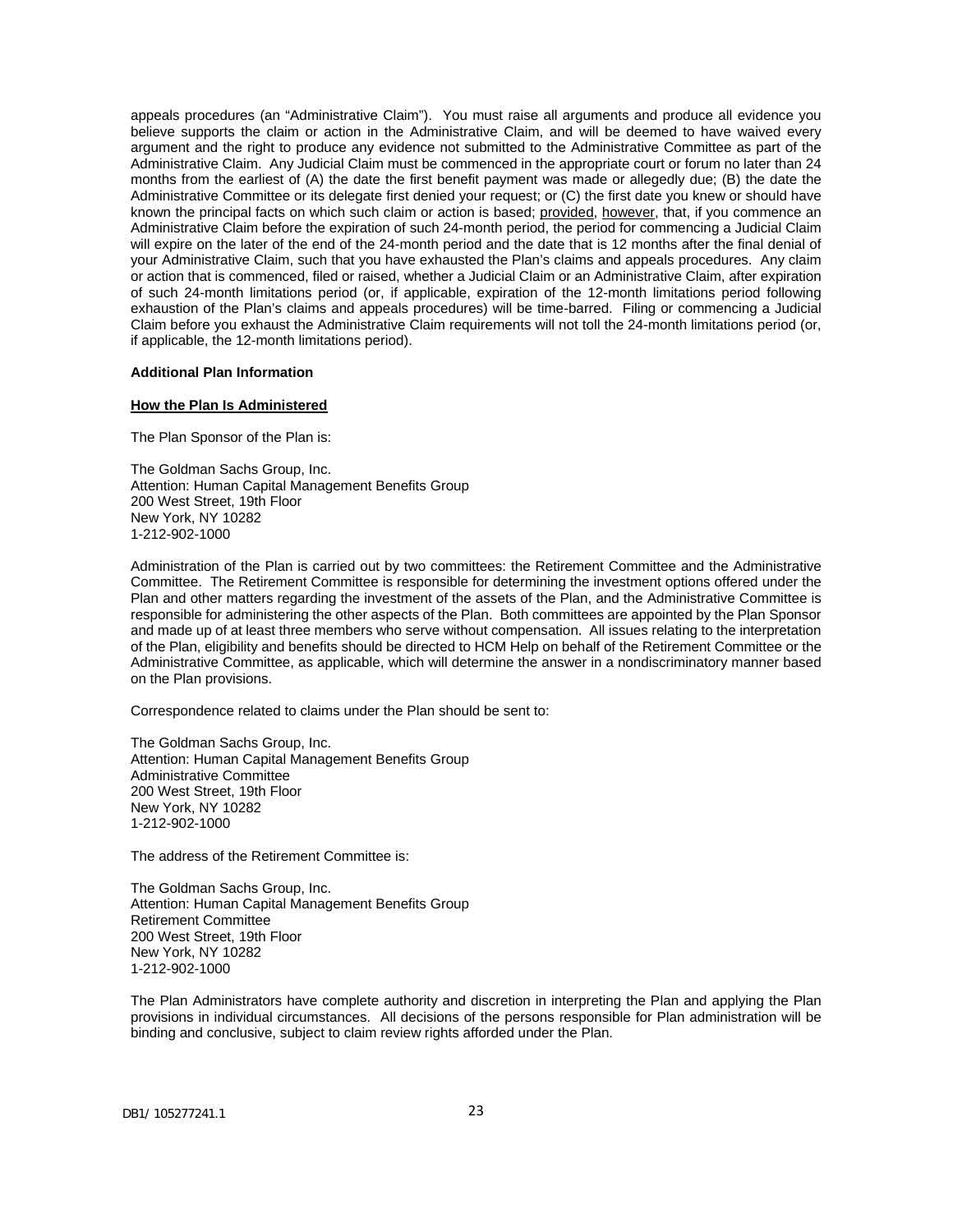The assets of the Plan are held in trust by:

The Bank of New York Mellon Corporation, as Plan Trustee Attention: Asset Owners Client Service – Kevin Suchta 500 Grant Street Pittsburgh, PA 15258 1-412-236-0698

## **Other Employers**

A complete list of the employers participating in the Plan may be obtained upon written request to the Administrative Committee by you or any Plan beneficiary. Additionally, you or any Plan beneficiary may receive from the Plan Administrator, upon written request, information as to whether a particular employer participates in the Plan and, if the employer does participate in the Plan, the address of the employer.

## **Assignment**

No benefit under the Plan may be assigned or pledged as collateral or security for a loan nor may any benefit be subject to your debts or to other legal obligations. There is an exception, however, to this rule. The Plan Administrator may be required by law to recognize obligations you incur as a result of court ordered property settlement, child support, or alimony payments. The Plan Administrator must honor a "qualified domestic relations order." A qualified domestic relations order is defined as a decree or order issued by a court that provides for property settlement in connection with a divorce or separation, that obligates you to pay child support or alimony, or otherwise allocates a portion of your assets in the Plan to your Spouse, former Spouse, child or other dependent. If a qualified domestic relations order is received by the Plan Administrator, all or a portion of your benefits may be used to satisfy the obligation. The Plan Administrator will determine the validity of any domestic relations order it receives in accordance with established procedures. You may obtain a copy of these procedures at no charge from the Plan Administrator. In addition, your benefit may be used to (1) satisfy a tax lien or (2) offset amounts that certain judgments or settlement agreements require you to pay to the Plan.

## **Loss or Reduction of Benefits**

Under certain circumstances, your benefits may be lost or reduced. These circumstances include the following:

- All or a portion of your benefits are directed to be paid to your Spouse, former Spouse or child pursuant to a qualified domestic relations order.
- Your benefits are subject to a federal tax levy, or used to offset amounts that certain judgments or settlement agreements require you to pay to the Plan.
- You do not provide the Firm with your most recent address and you cannot be located.
- You fail to make proper application for benefits or fail to provide necessary information.
- The value of your account decreases due to investment losses.
- Application of limitations under the Code.

Note that the Plan Administrator has the authority to correct any errors made in calculating benefits, including retroactively.

## **Plan Continuation**

The Plan Sponsor presently intends to continue the Plan indefinitely, but reserves the right in its sole discretion to terminate it, in whole or in part, or change it at any time or from time to time for any reason. If the Plan Sponsor terminates the Plan for any reason, all of the assets in the Plan will be used for the exclusive benefit of Plan participants and their beneficiaries. In the event of a termination of the Plan, affected participant accounts will become 100% vested.

## **Pension Benefit Guaranty Corporation**

The Plan is considered to be an "individual account plan" under ERISA and therefore not subject to the PBGC insurance requirements set forth in Title IV of ERISA.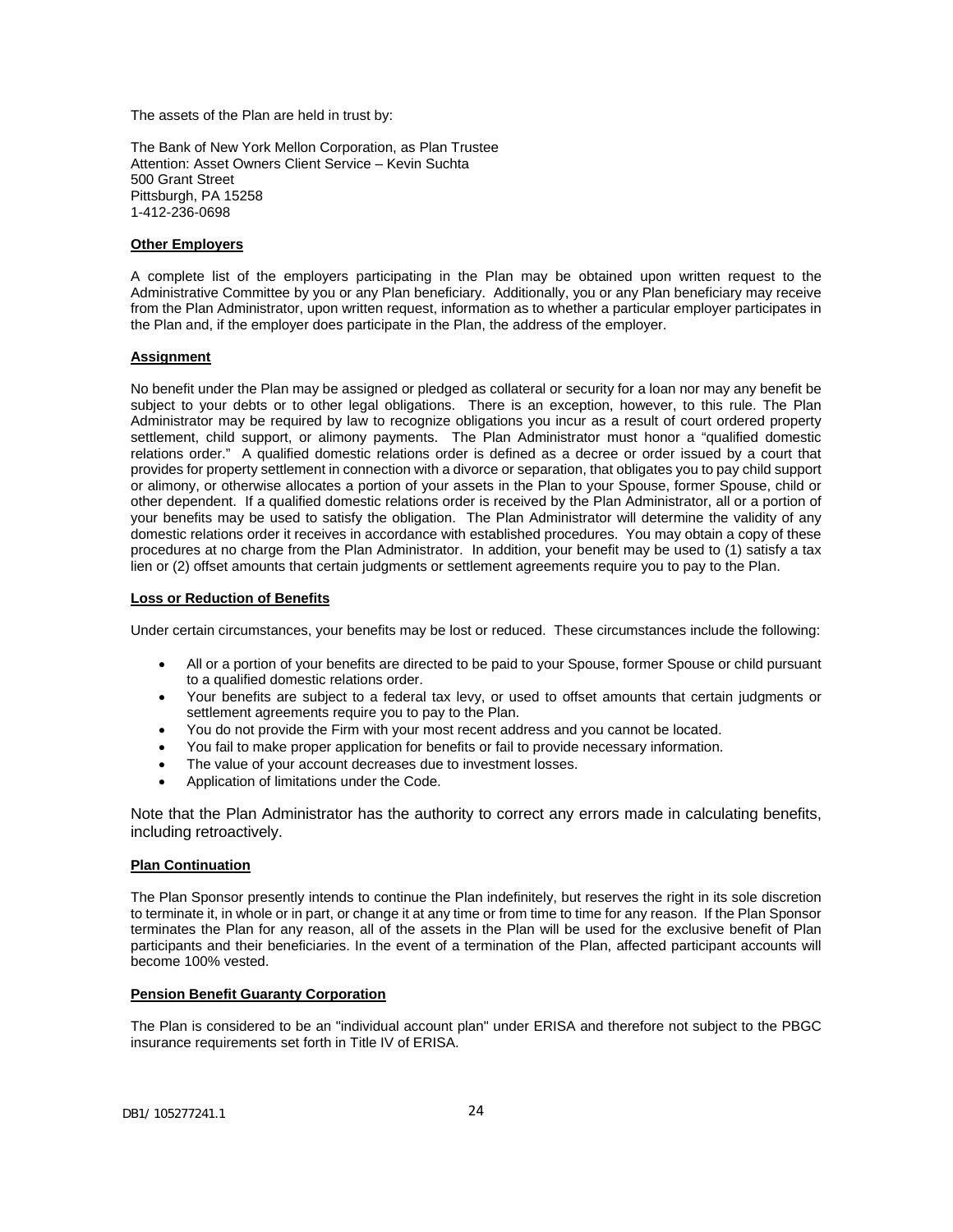## **Agent for Service of Legal Process**

Service of legal process involving the Plan may be made on the applicable Plan Administrator or Plan Trustee. Service on the Plan Administrator must be made to the attention of the Legal Department at One New York Plaza, 37th Floor, New York, NY 10004, ATTN: General Counsel, with a copy to the Human Capital Management Benefits Group, Administrative Committee, at 200 West Street, 19th Floor, New York NY 10282.

## **Effective Date of Plan**

The original effective date of the Plan was January 1, 1945.

## **Employer's Tax Identification Number**

The Employer Identification Number assigned to the Plan Sponsor by the Internal Revenue Service for tax purposes is 13-4019460.

## **Plan Number**

The number assigned to the Plan by the Plan Sponsor is 001.

## **Plan Year**

The Plan Year for the Plan is the 12-month period ending on the last day in December.

## **Type of Plan**

The Plan is a defined contribution plan.

# <span id="page-26-0"></span>**Statement of Your Rights Under the Employee Retirement Income Security Act of 1974, as Amended (ERISA)**

As a participant in the Plan, you are entitled to certain rights and protection under ERISA. ERISA gives all Plan participants the right to:

## **Receive Information About the Plan and Plan Benefits**

- Examine, without charge, at the office of the Plan Administrator and at other specified locations, such as your personnel office, all documents governing the Plan and a copy of the latest annual report (Form 5500 series) filed by the Plan with the U.S. Department of Labor and available at the Public Disclosure Room of the Employee Benefits Security Administration.
- Obtain, upon written request to HCM Help or the Plan Administrator, copies of documents governing the operation of the Plan, copies of the latest annual report (Form 5500 series) and an updated summary plan description. The Plan Administrator may make a reasonable charge for the copies.
- Receive a summary of the Plan's annual financial report. The Plan Administrator is required by law to furnish each participant with a copy of this summary annual report.
- Obtain a copy of the Firm's Qualified Domestic Relations Order procedures, free of charge, by contacting HCM Help or the Plan Administrator.

## **Prudent Actions by Plan Fiduciaries**

In addition to creating rights for Plan participants, ERISA imposes duties upon the people who are responsible for the Plan's operation. The people who operate your Plan, called "fiduciaries" of the Plan, have a duty to do so prudently and in the interest of you and other Plan participants and beneficiaries. No one, including your Employer or any other person, may fire you or otherwise discriminate against you in any way to prevent you from obtaining a benefit or from exercising your rights under ERISA.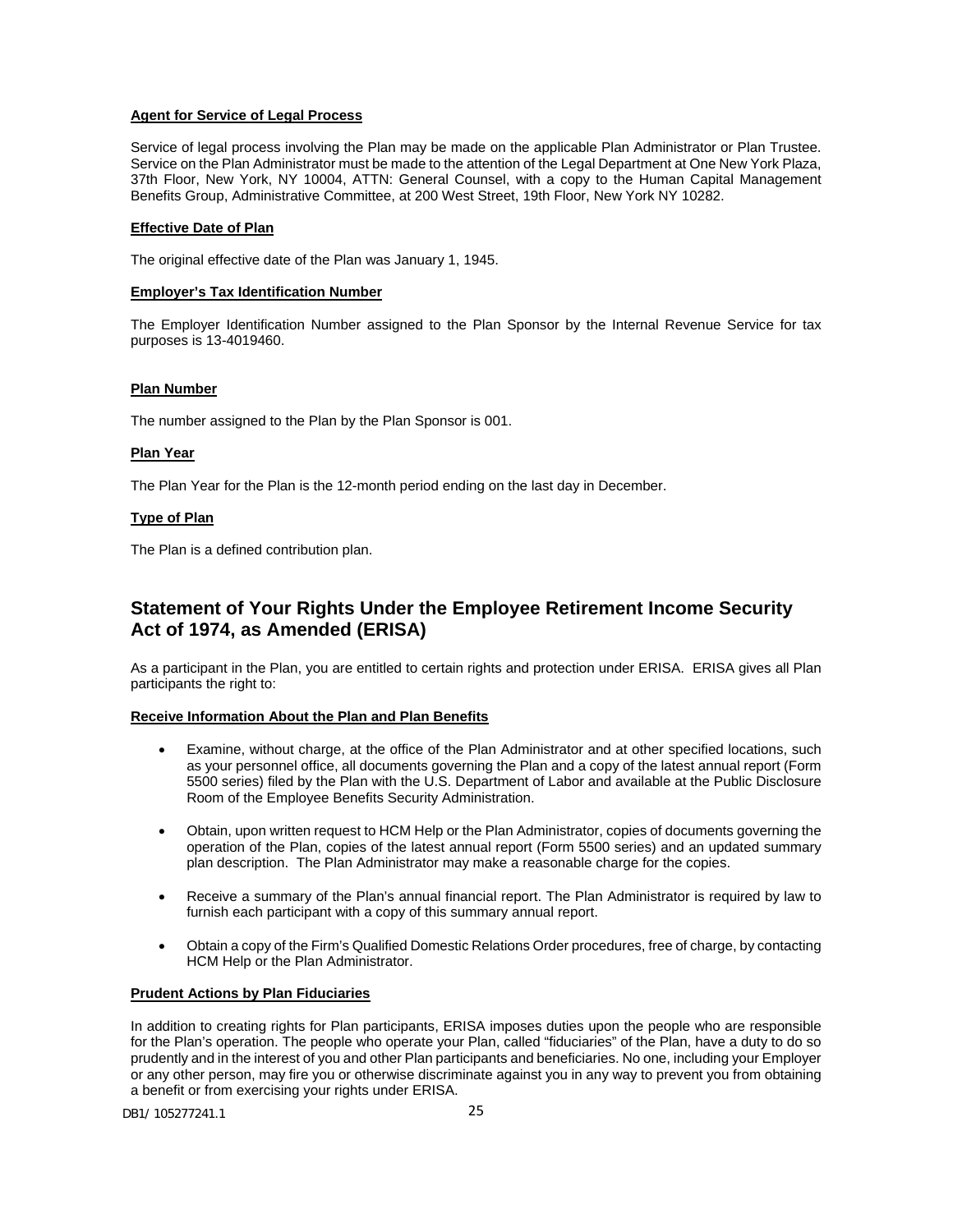#### **Enforcement of Your Rights**

If your claim for benefits under the Plan is denied or ignored, in whole or in part, you have a right to know why this was done, to obtain copies of documents relating to the decision without charge, and to appeal any denial, all within certain time schedules. Under ERISA, there are steps you can take to enforce the above rights. For instance, if you request a copy Plan documents or the latest annual report from the Plan and do not receive them within 30 days, you may choose to file suit in a federal court. In such case, the court may require the Plan Administrator to provide the materials and pay you up to \$110 a day until you receive the materials, unless the materials were not sent because of reasons beyond the control of the Plan Administrator. If you have a claim for benefits which is denied or ignored, in whole or in part, you may choose to file suit in a state or Federal court. In addition, if you disagree with the Plan's decision or lack thereof concerning the qualified status of a domestic relations order, you may file suit in Federal court. If it should happen that the Plan fiduciaries misuse the Plan's money, or if you are discriminated against for asserting your rights, you may seek assistance from the U.S. Department of Labor, or you may file suit in a Federal court. The court will decide who should pay court costs and legal fees. If you are successful, the court may order the person you have sued to pay these costs and fees. If you lose, the court may order you to pay these costs and fees, for example, if it finds your claim is frivolous.

## **Assistance with Your Questions**

If you have any questions about the Plan, you should contact HCM Help, the Plan Administrator or the HCM Benefits Group. If you have any questions about this statement or your rights under ERISA, or if you need assistance in obtaining documents from HCM Help, the Plan Administrator or the HCM Benefits Group, you should contact the nearest area office of the Employee Benefits Security Administration, U.S. Department of Labor ("EBSA") listed in your telephone directory or the Washington, D.C. office of the EBSA.

The Washington, DC, office address for the EBSA is:

Division of Technical Assistance and Inquiries Employee Benefits Security Administration U.S. Department of Labor 200 Constitution Avenue N.W. Washington, DC 20210

You may also obtain certain publications about your rights and responsibilities under ERISA by calling the publications hotline of the EBSA.

## **Information Concerning Resales; Application of Section 16(b)**

<span id="page-27-0"></span>The shares of Stock that may be distributed to you pursuant to the terms of the Plan may be resold in accordance with applicable law and the internal policies of the Plan Sponsor and its affiliates.

In addition, under section 16 of the Securities and Exchange Act of 1934, as amended (the "Exchange Act"), officers and directors ("Insiders") of the Firm must pay the Firm any profit they make from a purchase and a sale, or a sale and a purchase, of Stock if both occur within less than six (6) months (unless otherwise exempt) and must report substantially all transactions in Stock. The Securities and Exchange Commission (the "Commission") has adopted detailed rules with respect to the reporting and liability provisions of Section 16.

The definition of "officer" for Section 16 purposes focuses on executive duties, similar to the definition of "executive officer" used for other individuals and transactions subject to the reporting or liability provisions of the securities laws, particularly with respect to indirect ownership of securities.

Special rules have been established under Section 16 regarding the deemed "purchase" and "sale" dates of the Stock acquired under a tax-qualified savings plan. The Plan currently qualifies for exemption from liability for certain transactions under Rule 16b-3 if certain conditions are satisfied.

There are also extensive rules under Section 16 regarding reporting requirements in connection with an annual report, the attainment and cessation of Insider status, as well as with respect to the transactions which might be effected in accordance with the Plan. In the event an Insider fails to meet his or her reporting obligations on a timely basis, the Plan Sponsor must disclose all such delinquencies in its proxy statement and Form 10-K filings.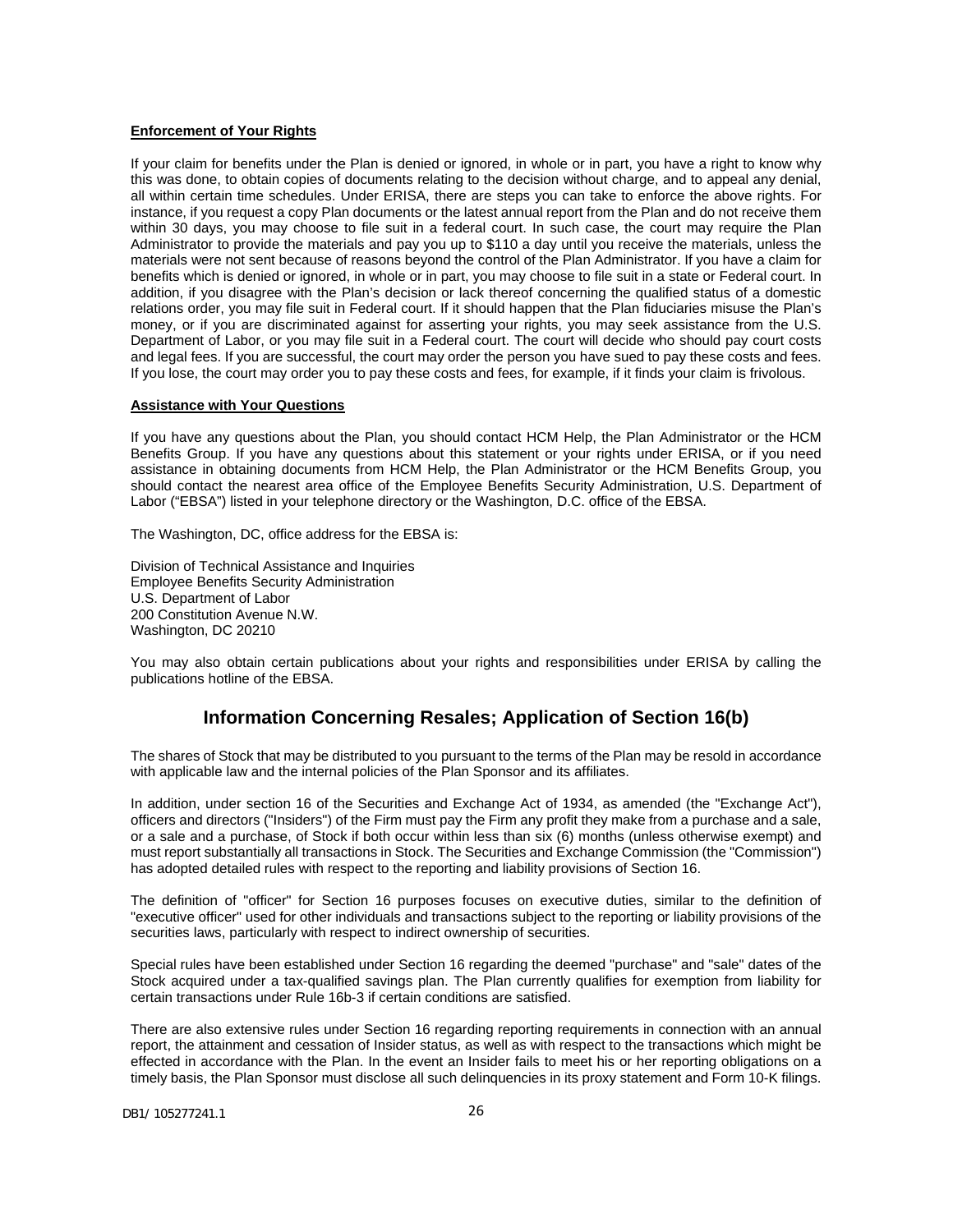The Commission may seek to impose significant penalties on individuals who are thus identified as delinquent filers.

Please contact the Legal Department if you believe you may be an affiliate of the Plan Sponsor or an Insider for more detailed information regarding your obligations under Section 16.